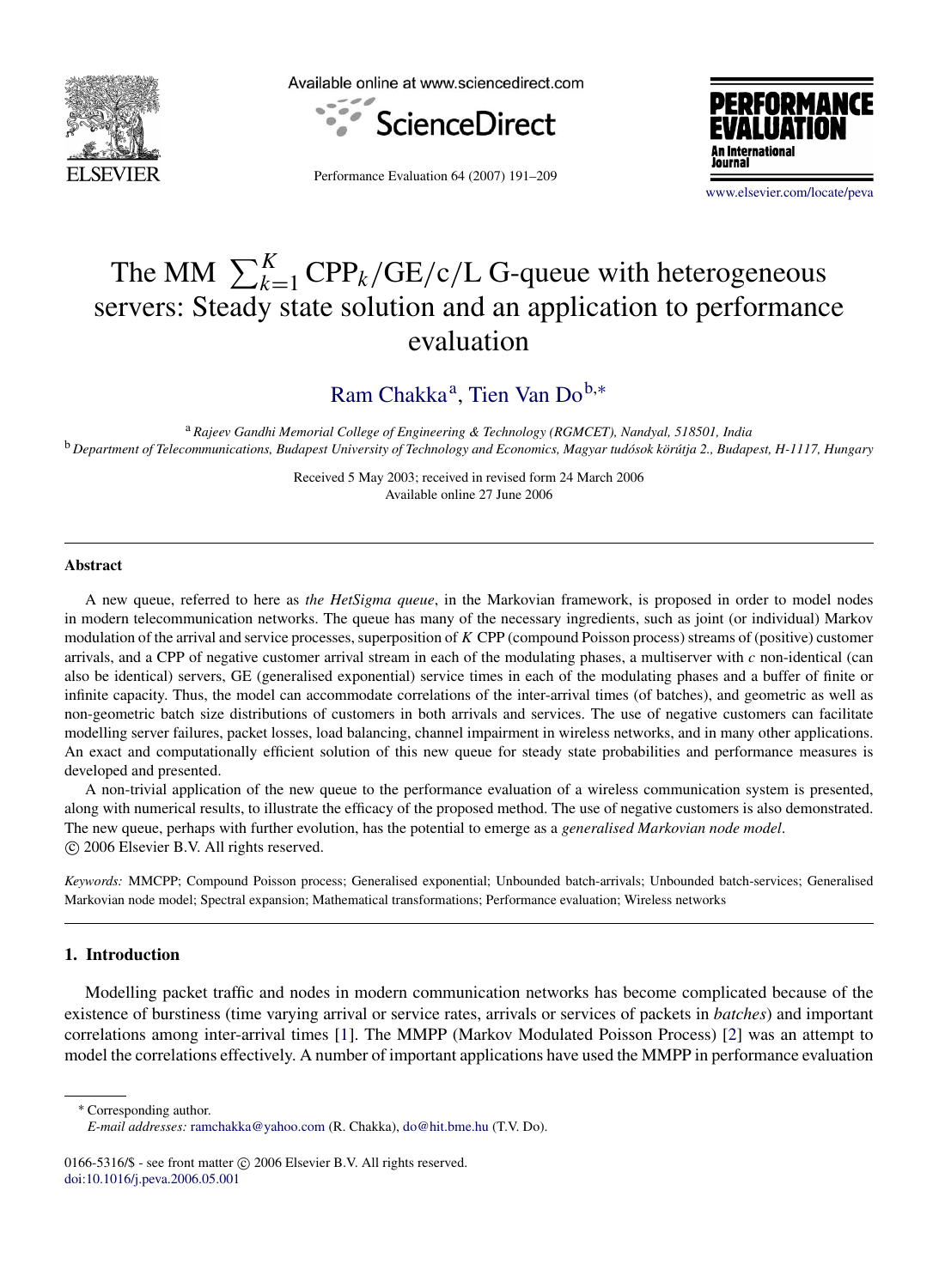over the years [\[3–7\]](#page-16-2). Excellent literature also exists in model fitting and parameter estimation of the real traffic by MMPP [\[7–10\]](#page-17-0). However, the MMPP cannot accommodate batch-arrivals and/or batch-services.

The MM CPP/GE/c queue [\[11\]](#page-17-1) and the MM CPP/GE/c/L G-queue [\[12\]](#page-17-2) have emerged as effective models, in the Markovian framework, in order to accommodate inter-arrival time correlations, large or unbounded batch sizes and burstiness. However, this was mostly limited to geometric batch size distributions [\[13\]](#page-17-3), with only very little flexibility towards non-geometric batch sizes. In these queues, the steady state balance equations are highly complicated and hard to solve. The method of *Successive Simultaneous weighted Subtractions* (SSS) was used on the steady state balance equations, transforming them to a computable form of the QBD-M (*Quasi simultaneousbounded-multiple Births and simultaneous-bounded-multiple Deaths*) type and then solved very efficiently by the spectral expansion method [\[11](#page-17-1)[,12\]](#page-17-2). The moments of the inter-batch departure interval and the departure burst size distribution are derived in [\[12\]](#page-17-2) and the sojourn time distribution in [\[14\]](#page-17-4), for the MM CPP/GE/c/L Gqueue.

Recently, we have proposed and solved the MM  $\sum_{k=1}^{K} \text{CPP}_k/\text{GE/c/L}$  G-queue with homogeneous servers (*the Sigma queue*) [\[15,](#page-17-5)[16\]](#page-17-6), which is capable of modelling geometric as well as non-geometric batch size distributions, to an extent. The effective arrival process in this queue is the MM  $\sum_{k=1}^{K} CPP_k$  which is thus a much more useful generalisation of the CPP, MMPP and the MMCPP. A procedure consisting of two steps of transformations is used to transform the steady state balance equations to the QBD-M type computable form and efficient computational procedure has been developed for the steady state probabilities [\[15–17\]](#page-17-5). This queue has been used effectively for a non-trivial and novel application in the performance evaluation of optical communication nodes. In that work [\[17\]](#page-17-7), negative customers were applied to model the packet-loss due to certain technology constraint, which is an additional contribution to the application of negative customers [\[18](#page-17-8)[,19\]](#page-17-9). Negative customers were used in the past to model server-failures in computing and communication systems [\[20\]](#page-17-10) and in manufacturing systems [\[21\]](#page-17-11).

Queues with heterogeneous multiservers with possibly different characteristics do take into account many practical aspects in modelling real systems. Models for many practical scenarios (e.g., servers formed with different types of processors as a consequence of system updates, nodes in telecommunications network with links of different capacities, nodes in wireless systems serving different mobile users, etc.) involve heterogeneous servers. In [\[22\]](#page-17-12), by the method of stochastic sample path comparisons, Lehtonen has proved that heterogeneous multiserver systems are superior in performance (this result can be extended to reliability as well) to the homogeneous ones, with the same total service time. This is also established by Stecke [\[23\]](#page-17-13) in the context of manufacturing cells and systems, and very recently by Trancoso [\[24\]](#page-17-14). Trancoso's extensive simulation results in [\[24\]](#page-17-14) do lead to the conclusion that, when configuring a multiprocessor system, it is necessary to consider seriously a heterogeneous configuration.

In this paper, we introduce and use a more powerful queueing model, the MM  $\sum_{k=1}^{K} \text{CPP}_k/\text{GE/c/L}$  Gqueue with heterogeneous servers (*the HetSigma model/queue*). Steady state balance equations of this model are further more complicated; therefore an efficient method is needed to obtain the steady state probabilities. We present a transformational procedure consisting of three steps, to transform the balance equations into the QBMtype computable form. We also present the resulting equations and expressions (which are of huge size), and the computational procedure into a compact and neat form in order to achieve computational ease and efficiency. We also demonstrate the use of the *HetSigma* queue to model a specific case in wireless communications.

The earlier published queueing models, the MM CPP/GE/c, the MM CPP/GE/c/L G-queues and the *Sigma* queue, are thus special cases of this new queue, which, with possible further modifications, is capable of emerging as a *generalised Markovian node model* for telecommunication applications.

The rest of this paper is organised as follows. Section [2](#page-2-0) introduces the system/model. Section [3](#page-4-0) develops the steady state balance equations of the new queue. Section [4](#page-6-0) presents the three steps of transforming the steady state balance equations into an efficiently computable form. Section [5](#page-9-0) describes the solution of the transformed balance equations by the spectral expansion method and also the solution for the case of infinite queueing capacity. Section [6](#page-10-0) presents a non-trivial application of the *HetSigma* queue for the performance evaluation of a wireless communication system, along with numerical results. The importance of the proposed queue, the efficacy of the proposed methodology to find the steady state performance measures and the computational efficiency are illustrated. Conclusions are drawn in Section [7.](#page-13-0) The [Appendices](#page-13-1) present some theoretical and some practical proofs related to the methodology.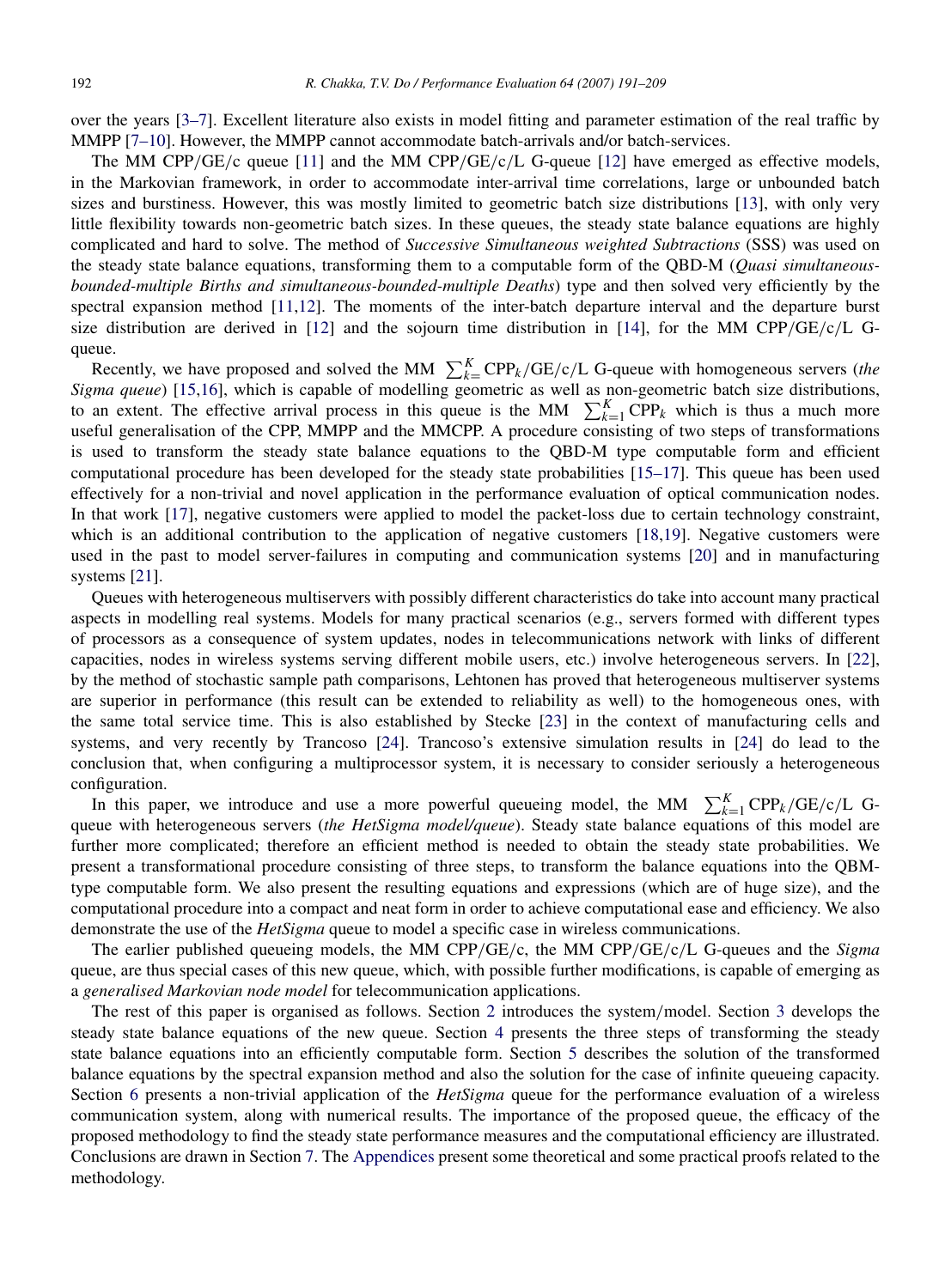#### <span id="page-2-0"></span>2. Model description

The system/model is a multi-server queue. It is described below, by illustrating the various components and their interactions.

# *2.1. Modulation*

Both the arrival and service processes are modulated by the same continuous time, irreducible Markov process, called *X*, with *N* states (or phases of modulation). Let *Q* be the generator matrix of this modulating process  $(X)$ . The off-diagonal element,  $Q(i, k) = q_{i,k}$  ( $i \neq k$ ), is the instantaneous transition rate from phase *i* to phase *k*, and the *i*th diagonal element  $Q(i, i) = -q_i = -\sum_{l=1}^{i-1} q_{i,l} - \sum_{l=i+1}^{N} q_{i,l}$ .

Then,  $\mathbf{r} = (r_1, r_2, \dots, r_N)$ , the vector of equilibrium probabilities of the modulating phases, is uniquely determined by the equations

$$
\mathbf{r}\mathcal{Q}=0;\quad \mathbf{r}\mathbf{e}_N=1,
$$

where  $e_N$  stands for the column vector with N elements, each of which is unity.

The assumption, that the arrival and service processes are modulated by the same continuous time, irreducible Markov process with *N* modulating phases, does not limit the usage of the model. That is because the case of different and independent modulating processes for the arrivals and the services can be traced back to our model: i.e., if the number of the phases in the modulation of the arrival process is  $N_a$  and that of the service process is  $N_s$ independently, then we can convert this case into our model by considering an appropriate joint modulating Markov process with  $N = N_s N_a$  states.

#### *2.2. Customer arrival process*

The arrival process is inherently Markov modulated by *X*. The arrivals, in each of the modulating phase, are the superposition of *K* independent CPP [\[25\]](#page-17-15) arrival streams of positive customers (referred to as customers hereafter) and an independent CPP of negative customers, the parameters of which can depend on the phase of modulation. The customers (positive customers) of the *K* different arrival streams are not distinguishable. Strictly during the modulating phase *i*, the parameters of the GE inter-arrival time distribution of the *k*th  $(k = 1, 2, \ldots, K)$  customer arrival stream are  $(\sigma_{i,k}, \theta_{i,k})$ , and  $(\rho_i, \delta_i)$  are those of the negative customer arrival stream. That is, the probability distribution function of inter-arrival times (τ*i*,*<sup>k</sup>* ), strictly during phase *i* for the *k*th stream of customers, is governed by  $Pr(\tau_{i,k} = 0) = \theta_{i,k}$  and  $Pr(0 < \tau_{i,k} < t) = (1 - \theta_{i,k})(1 - e^{-\sigma_{i,k}t})$ . Similar two probabilities pertaining to the case of the negative customers, strictly during phase *i*, are  $\delta_i$  and  $(1 - \delta_i)(1 - e^{-\rho_i t})$  respectively. Thus, all the  $K + 1$ arrival point-processes, strictly during a given modulating phase, can be seen as batch-Poisson, with batches arriving at each point having geometric size distribution. Specifically, strictly during phase *i*, the probability that a batch is of size *s* is  $(1 - \theta_{i,k})\theta_{i,k}^{s-1}$ , for the *k*th stream of customers, and  $(1 - \delta_i)\delta_i^{s-1}$  for the negative customers.

Now, looking at the *K* + 1 arrival processes *overall*, each of them is an MMCPP, but with joint-modulation. Also, the overall superposed arrival process of positive customers is an MM $\sum_{k=1}^{K}$  CPP<sub>k</sub> which is a much more useful generalisation of the CPP, MMPP and the MMCPP arrival processes.

Let  $\sigma_{i...}, \overline{\sigma_{i...}}$  be the average arrival rate of customer-batches and customers respectively, strictly during phase *i*. Let  $\sigma$ ,  $\overline{\sigma}$  be the overall average arrival rate of batches and customers, respectively. Then,

$$
\sigma_{i..} = \sum_{k=1}^{K} \sigma_{i,k}; \quad \overline{\sigma_{i..}} = \sum_{k=1}^{K} \frac{\sigma_{i,k}}{(1 - \theta_{i,k})}; \quad \sigma = \sum_{i=1}^{N} \sigma_{i..} r_i; \quad \overline{\sigma} = \sum_{i=1}^{N} \overline{\sigma_{i..}} r_i
$$
\n(1)

#### *2.3. Arrival batch size distribution*

In a modulating phase, the arrivals are the superposition of many CPP's with phase-dependent parameters. Hence, the superposed arrivals of customers, strictly during phase *i*, are like bulk-Poisson  $(M^{[\hat{x}]} )$  with arrival rate  $\sigma_{i}$ , and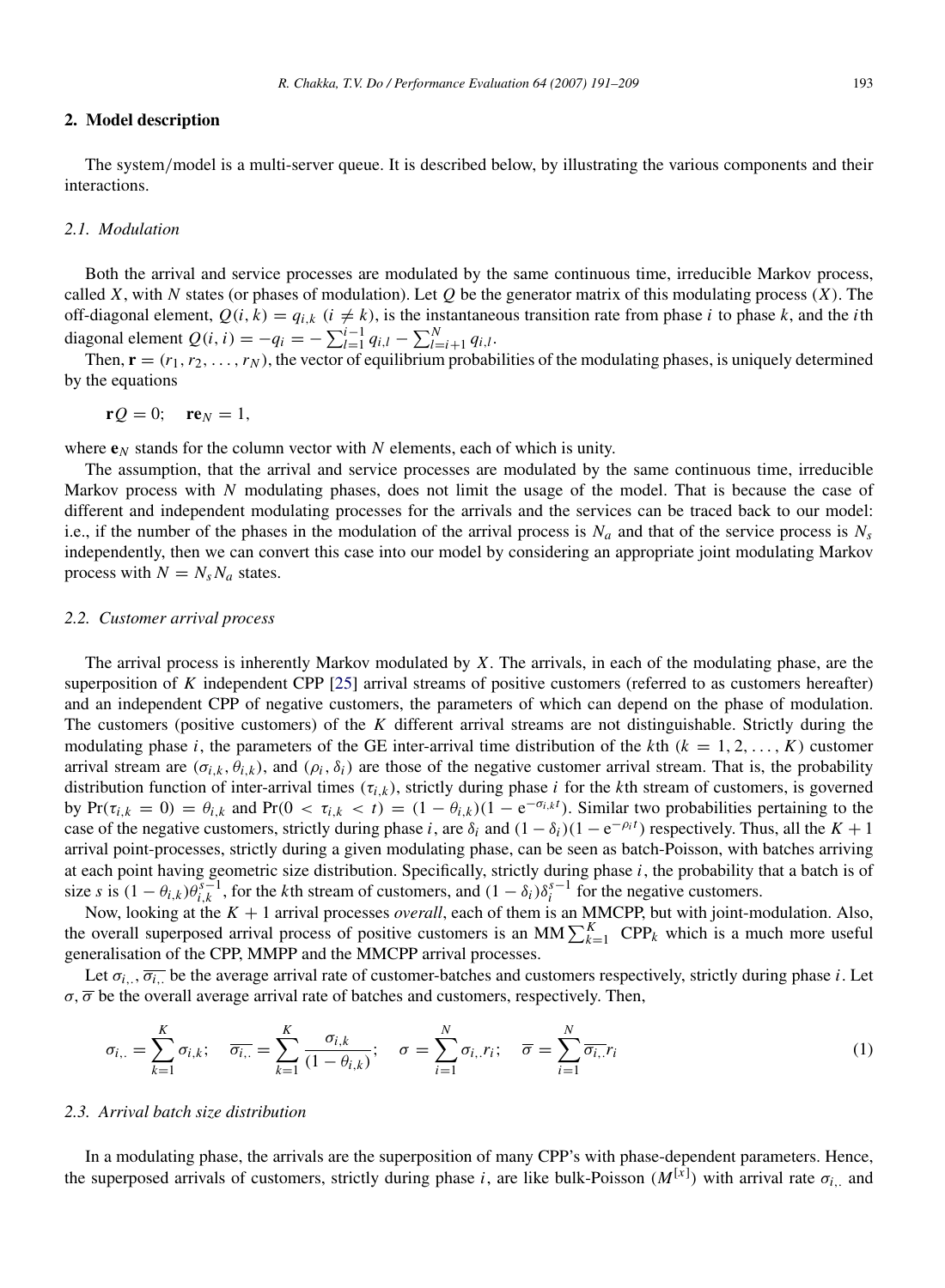with a batch size distribution  $\{\pi_l\}_{l}$ , that is more general than mere geometric. The probability that this batch size is *l* (strictly during phase *i*) is given by

$$
\pi_{l/i} = \sum_{k=1}^{K} \frac{\sigma_{i,k}}{\sigma_{i,}} (1 - \theta_{i,k}) \theta_{i,k}^{l-1}
$$
\n(2)

The overall batch size distribution is then given approximately by  $\pi_{l/} = \sum_{i=1}^{N} r_i \pi_{l/i}$ .

It is worth emphasising that our queue handles the case of the unbounded batch sizes in arrivals (also in services, as we shall see later), for which, to our limited knowledge, there have never been any implemented solutions with practical numerical results, only with the exception of the earlier works [\[11,](#page-17-1)[12,](#page-17-2)[15\]](#page-17-5). To our limited knowledge, until now for the BMAP or the QBD-M process based models, practical numerical results exist only when the batch sizes are limited, with computational complexity sharply increasing with the maximum batch size allowed.

#### *2.4. The GE multi-server and the queueing capacity*

The service facility has *c* heterogeneous servers in parallel. A number of scheduling policies can be thought of. Though, in principle, a number of scheduling policies can indeed be modelled by following our methodology, the one that we have adopted in this paper, for illustration and detailed study, is described below in the following three paragraphs. It is assumed that a set of service priority assignments exists (or given/chosen) which identifies each server by a unique service priority: 1 is the highest and *c* is the lowest. This set can be chosen from the *c*! different possible ways. However, the impact of choosing service priorities can be very high on the performance measures, whose study is not in the scope of this paper.

Each server is then numbered, without loss of generality, by its own service priority. The GE-distributed service time parameters of the *n*th server  $(n = 1, 2, \ldots, c)$ , in phase *i*, are denoted by  $(\mu_{i,n}, \phi_{i,n})$ .

*L* is the queueing capacity, in all phases, including the customers in service, if any. *L* can be finite or infinite. We assume, when the number of customers is *j* and the arriving batch size of customers is greater than *L* − *j* (assuming finite *L*), then only  $L - j$  customers are taken in and the rest are rejected.

The service discipline is FCFS (First Come First Scheduled for service) and each server serves at most one positive customer at any given time. Customers, on their completion of service, leave the system. When the number of customers in the system, *j*, (including those in service if any) is  $\geq c$ , then only *c* customers are served with the remaining  $(j - c)$  waiting for service. When  $j < c$ , only the first *j* servers, (i.e., servers numbered 1, 2, ..., *j*), are occupied and the rest are idle. This is made possible by what is known as customer switching. Thus, when server *n* becomes idle, an awaiting customer would be taken up for service. If there is no awaiting customer, then a customer that is being served by the lowest possible priority server (i.e., among servers *c*, *c* − 1, . . . , *n* + 1) switches to server *n*. In such a switching, the service time is governed by either *resume or repeat with resampling*, thus preserving the Markovian property. The switching is instantaneous and the switching time is treated as being negligible. Negative customers neither wait in the queue, nor are served. Though this may not be a preferred scheduling discipline in a number of situations, a variety of scheduling disciplines can indeed be modelled using our methodology, with appropriate modifications (cf. Section [5.3\)](#page-10-1).

In any modulating phase, the operation of the GE server is similar to that described for the CPP arrival processes above. However, the batch size associated with a service completion is bounded by one more than the number of customers waiting to commence service at the departure instant. When  $c \leq j \leq L+1$ , the maximum batch size at a departure instant is *j* − *c* + 1, only one server being able to complete a service period at any one instant under the assumption of exponentially distributed batch-service times. Thus, here the probability that a departing batch is of size *s* is  $\sum_{n=1}^{c}$  $\frac{\mu_{i,n}(1-\phi_{i,n})\phi_{i,n}^{s-1}}{\mu_i}$  for  $1 \leq s \leq j - c$  and  $\sum_{n=1}^{c}$  $\frac{\mu_{i,n} \phi_{i,n}^{j-c}}{\mu_i}$  for  $s = j - c + 1$ , where  $\mu_i = \sum_{n=1}^{c} \mu_{i,n}$ . However, when  $1 \le j \le c$ , the departing batch has size 1 since each customer is already engaged by a server and there are then no customers waiting to commence service.

It is assumed that the first positive customer in a batch arriving at an instant when the queue length is less than *c* (so that at least one server is free) never skips service (has non-zero service time) [\[12\]](#page-17-2). However, even without this assumption the general methodology described in this paper is still applicable, with appropriate minor modifications.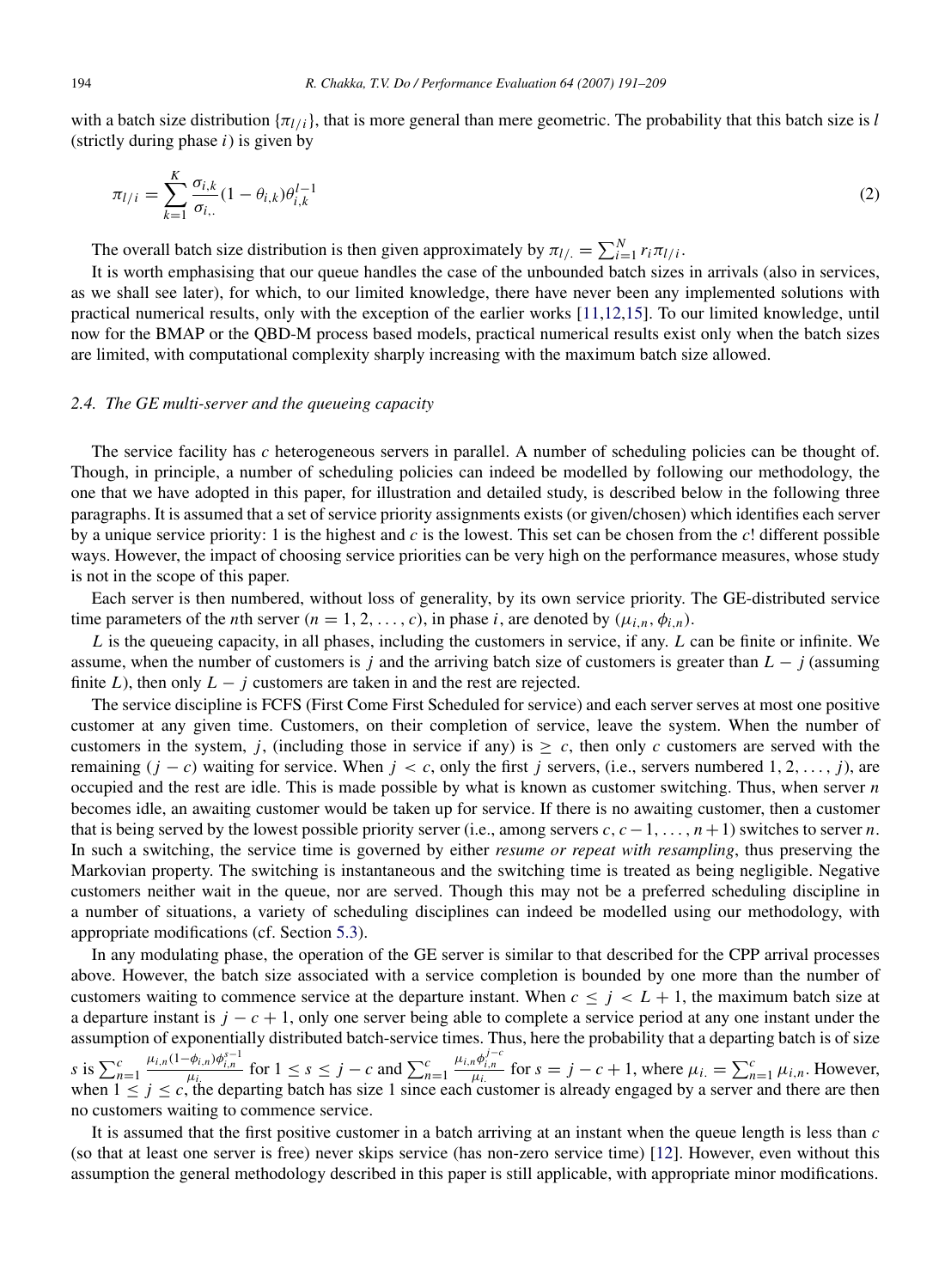#### *2.5. Negative customer semantics*

The uses of negative customers with appropriate killing discipline are many, viz. for facilitating flow control studies, load balancing studies, to model breakdowns and to model packet losses caused by the arrival of corrupted packets, as explained in [\[12\]](#page-17-2).

A negative customer removes a positive customer in the queue, according to a specified *killing discipline*. We consider here a variant of the RCE killing discipline (removal of customers from the end of the queue), where the most recent positive arrival is removed, but which does *not* allow a customer actually in service to be removed: a negative customer that arrives when there are no positive customers waiting to start service has no effect. We may say that customers in service are immune to negative customers or that the service itself is *immune servicing*. Such a killing discipline is suitable for modelling of load balancing where work is transferred from overloaded queues but never work that is actually in progress.

When a batch of negative customers of size  $l$  ( $1 \le l \le j - c$ ) arrives, any *l* positive customers, that are not being served, are removed from the queue, leaving the remaining  $j - l$  positive customers in the system. If  $l \geq j - c \geq 1$ , then  $j - c$  positive customers are removed, leaving none waiting to commence service (queue length equal to *c*). If  $j \leq c$ , the negative arrivals have no effect.

 $\overline{\rho_i}$ , the average arrival rate of negative customers strictly during phase *i*, and  $\overline{\rho}$ , the overall average arrival rate of negative customers, are given by

$$
\overline{\rho_i} = \frac{\rho_i}{1 - \delta_i}; \quad \overline{\rho} = \sum_{i=1}^N r_i \overline{\rho_i}.
$$
 (3)

### *2.6. Condition for stability*

When *L* is finite, the system is ergodic since the representing Markov process is irreducible. Otherwise, i.e., when the queueing capacity is unbounded, the overall average departure rate increases with the queue length, and its maximum (the overall average departure rate when the queue length tends to  $\infty$ ) can be determined as

$$
\overline{\mu}_{L \to \infty} = \sum_{n=1}^{c} \sum_{i=1}^{N} \frac{r_i \mu_{i,n}}{1 - \phi_{i,n}}.
$$
\n(4)

Hence, we conjecture that the necessary and sufficient condition for the existence of steady state probabilities is

<span id="page-4-1"></span>
$$
\overline{\sigma} < \overline{\rho} + \overline{\mu}_{L \to \infty}.\tag{5}
$$

A rigorous proof of the above condition may possibly be obtained by following the methodology in [\[26\]](#page-17-16); however, this is an item for further research only.

#### <span id="page-4-0"></span>3. The steady state balance equations

The state of the system at any time *t* can be specified completely by two integer-valued random variables, *I*(*t*) and *J* (*t*). *I*(*t*) varies from 1 to *N* (known as operative states), representing the phase of the modulating Markov chain, and  $0 \leq J(t) < L + 1$  represents the number of positive customers in the system at time *t*, including any in service. The system is now modelled by a continuous time discrete state Markov process,  $\overline{Y}$  (*Y* if *L* is infinite), on a rectangular lattice strip. Let  $I(t)$ , the operative state, vary in the horizontal direction and  $J(t)$ , the queue length or the level, in the vertical direction. We denote the steady state probabilities by  $\{p_{i,j}\}$ , where  $p_{i,j} = \lim_{t \to \infty} \Pr(I(t) = i, J(t) = j)$ , and let  $\mathbf{v}_j = (p_{1,j}, \ldots, p_{N,j}).$ 

The process  $\overline{Y}$  evolves due to the following instantaneous transition rates:

- (a)  $q_{i,k}$  purely lateral transition rate from state  $(i, j)$  to state  $(k, j)$ , for all  $j \ge 0$  and  $1 \le i, k \le N$   $(i \ne k)$ , caused by a phase transition in the modulating Markov process;
- (b)  $B_{i,j,j+1} s$ -step upward transition rate from state  $(i, j)$  to state  $(i, j + s)$ ,  $\forall i$ , caused by a new batch arrival of size *s* of positive customers. For a given *j*, *s* can be seen as bounded when *L* is finite and unbounded when *L* is infinite;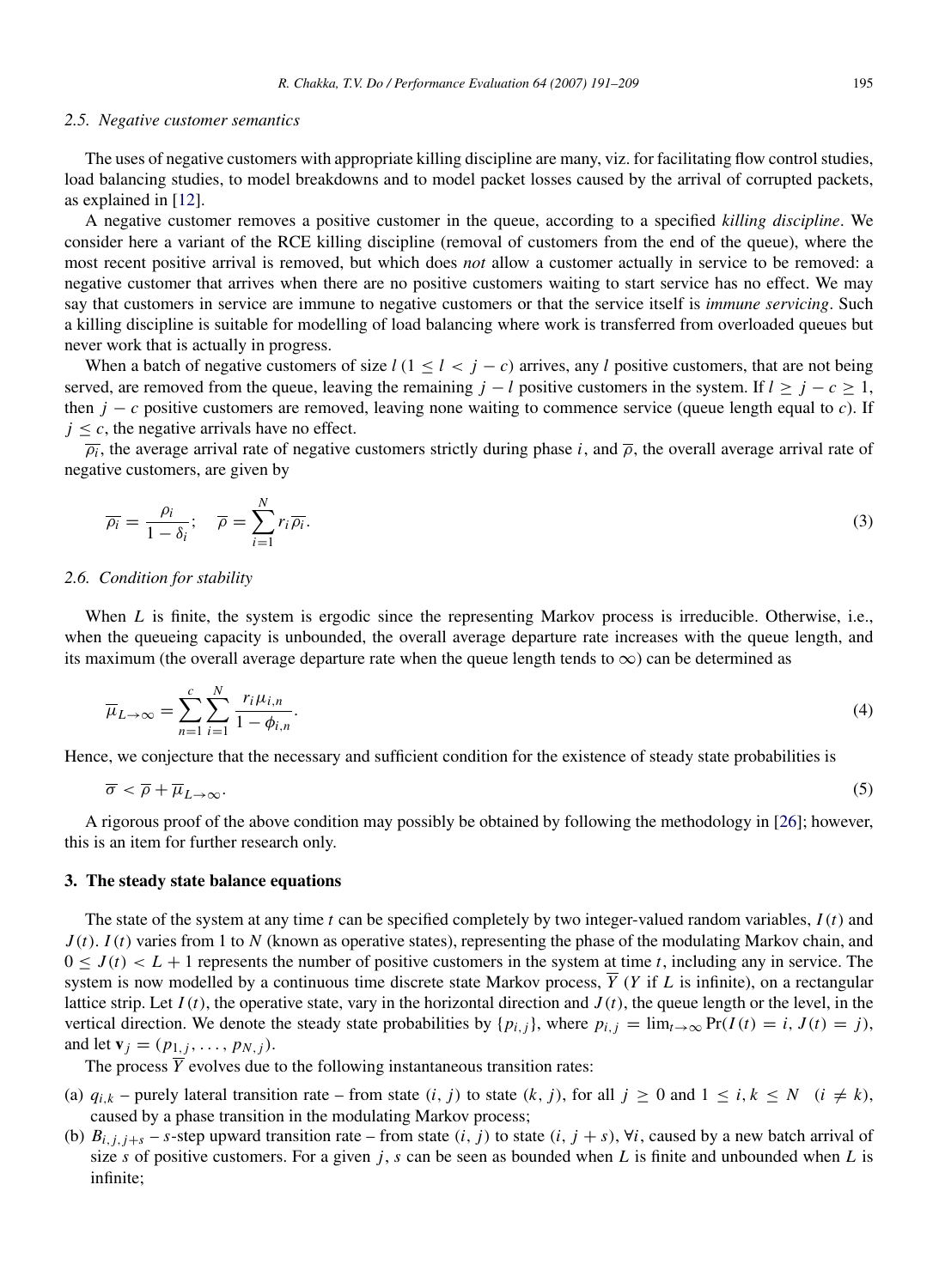- (c)  $C_{i,j,j-s}$  *s*-step downward transition rate from state  $(i, j)$  to state  $(i, j s)$ ,  $(j s \ge c + 1)$ ,  $\forall i$ , caused by either a batch service completion of size *s* or a batch arrival of negative customers of size *s*;
- (d)  $C_{i,c+s,c}$  *s*-step downward transition rate from state  $(i, c + s)$  to state  $(i, c)$ ,  $\forall i$ , caused by a batch arrival of negative customers of size  $\geq$  *s* or a batch service completion of size *s*, (1  $\leq$  *s*  $\leq$  *L* − *c*);
- (e)  $C_{i,c-1+s,c-1}$  *s*-step downward transition rate, from state  $(i, c 1 + s)$  to state  $(i, c 1)$ ,  $\forall i$ , caused by a batch departure of size  $s$  ( $1 \leq s \leq L - c + 1$ );
- (f)  $C_{i,j+1,j}$  1-step downward transition rate, from state  $(i, j+1)$  to state  $(i, j)$ ,  $(c \geq 2; 0 \leq j \leq c-2)$ ,  $\forall i$ , caused by a single departure.

We obtain

$$
B_{i,j-s,j} = \sum_{k=1}^{K} (1 - \theta_{i,k}) \theta_{i,k}^{s-1} \sigma_{i,k} \quad (\forall i; 0 \le j - s \le L - 2; j - s < j < L);
$$
\n
$$
B_{i,j,L} = \sum_{k=1}^{K} \sum_{s=L-j}^{\infty} (1 - \theta_{i,k}) \theta_{i,k}^{s-1} \sigma_{i,k} = \sum_{k=1}^{K} \theta_{i,k}^{L-j-1} \sigma_{i,k} \quad (\forall i; j \le L - 1);
$$
\n
$$
C_{i,j+s,j} = \sum_{n=1}^{C} \mu_{i,n} (1 - \phi_{i,n}) \phi_{i,n}^{s-1} + (1 - \delta_i) \delta_i^{s-1} \rho_i \quad (\forall i; c+1 \le j \le L - 1; 1 \le s \le L - j)
$$
\n
$$
= \sum_{n=1}^{C} \mu_{i,n} (1 - \phi_{i,n}) \phi_{i,n}^{s-1} + \delta_i^{s-1} \rho_i \quad (\forall i; j = c; 1 \le s \le L - c)
$$
\n
$$
= \sum_{n=1}^{C} \phi_{i,n}^{s-1} \mu_{i,n} \quad (\forall i; j = c - 1; 1 \le s \le L - c + 1)
$$
\n
$$
= 0 \quad (\forall i; c \ge 2; 0 \le j \le c - 2; s \ge 2)
$$
\n
$$
= \sum_{n=1}^{j+1} \mu_{i,n} \quad (\forall i; c \ge 2; 0 \le j \le c - 2; s = 1).
$$

Define

$$
B_{j-s,j} = \text{Diag}\left[B_{1,j-s,j}, B_{2,j-s,j}, \dots, B_{N,j-s,j}\right] \quad (j-s < j \le L);
$$
  
\n
$$
B_s = B_{j-s,j} \quad (j < L)
$$
  
\n
$$
= \text{Diag}\left[\sum_{k=1}^K \sigma_{1,k}(1-\theta_{1,k})\theta_{1,k}^{s-1}, \dots, \sum_{k=1}^K \sigma_{N,k}(1-\theta_{N,k})\theta_{N,k}^{s-1}\right];
$$
  
\n
$$
\Sigma_k = \text{Diag}\left[\sigma_{1,k}, \sigma_{2,k}, \dots, \sigma_{N,k}\right] \quad (k = 1, 2, \dots, K);
$$
  
\n
$$
\Theta_k = \text{Diag}\left[\theta_{1,k}, \theta_{2,k}, \dots, \theta_{N,k}\right] \quad (k = 1, 2, \dots, K);
$$
  
\n
$$
\Sigma = \sum_{k=1}^K \Sigma_k;
$$
  
\n
$$
R = \text{Diag}\left[\rho_{1}, \rho_{2}, \dots, \rho_{N}\right]; \quad \Delta = \text{Diag}\left[\delta_{1}, \delta_{2}, \dots, \delta_{N}\right];
$$
  
\n
$$
M_n = \text{Diag}\left[\mu_{1,n}, \mu_{2,n}, \dots, \mu_{N,n}\right] \quad (n = 1, 2, \dots, c);
$$
  
\n
$$
\Phi_n = \text{Diag}\left[\phi_{1,n}, \phi_{2,n}, \dots, \phi_{N,n}\right] \quad (n = 1, 2, \dots, c);
$$
  
\n
$$
C_j = \sum_{n=1}^J M_n \quad (1 \le j \le c);
$$
  
\n
$$
C_{j+s,j} = \text{Diag}\left[C_{1,j+s,j}, C_{2,j+s,j}, \dots, C_{N,j+s,j}\right];
$$
  
\n
$$
E = \text{Diag}(e_N').
$$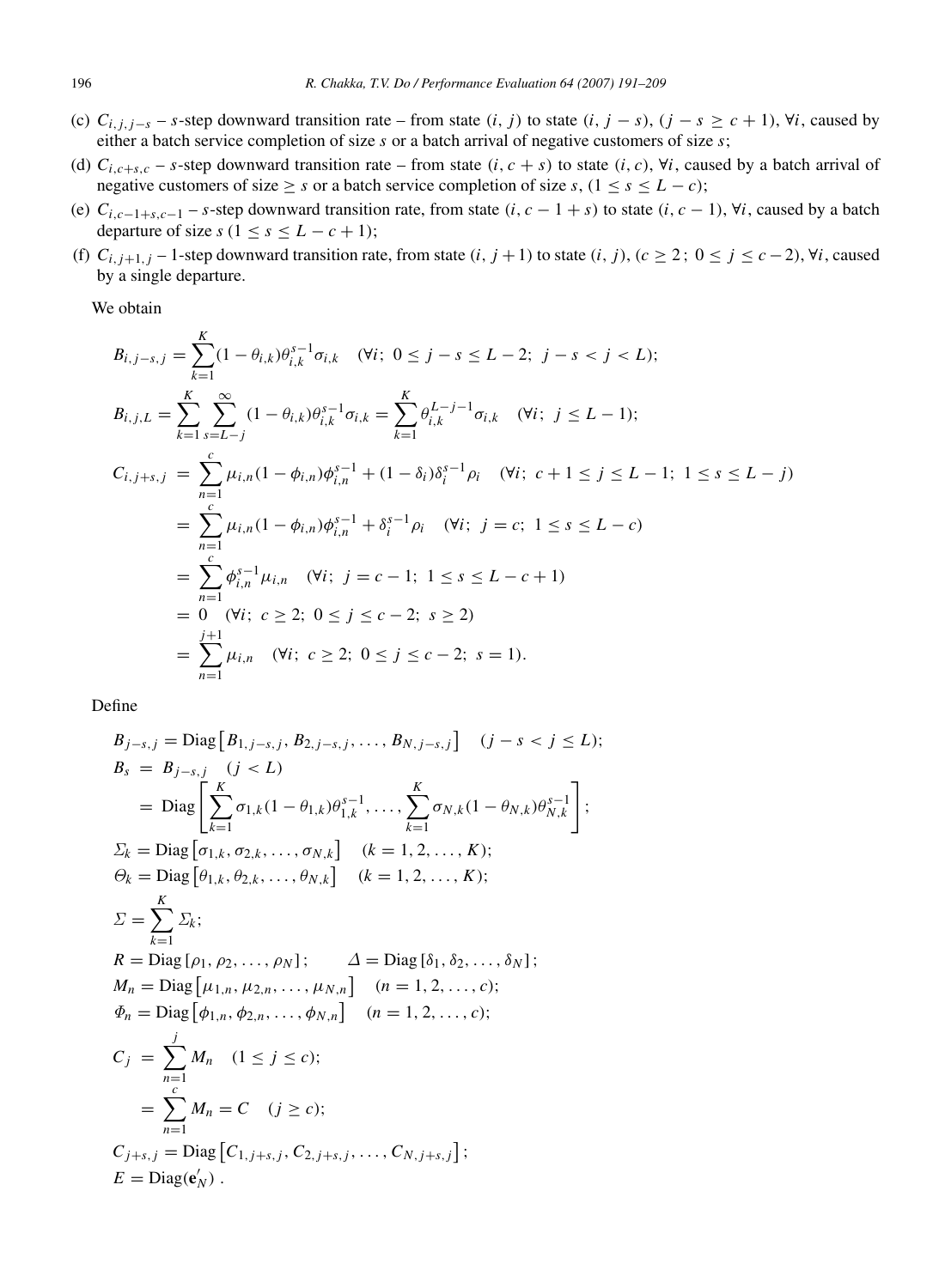Then, we get

$$
B_{s} = \sum_{k=1}^{K} \Theta_{k}^{s-1} (E - \Theta_{k}) \Sigma_{k}; \qquad B_{1} = B = \sum_{k=1}^{K} (E - \Theta_{k}) \Sigma_{k};
$$
  
\n
$$
B_{L-s,L} = \sum_{k=1}^{K} \Theta_{k}^{s-1} \Sigma_{k};
$$
  
\n
$$
C_{j+s,j} = \sum_{n=1}^{c} M_{n} (E - \Phi_{n}) \Phi_{n}^{s-1} + R(E - \Delta) \Delta^{s-1} \quad (c+1 \le j \le L-1; \ s = 1, 2, ..., L-j);
$$
  
\n
$$
= \sum_{n=1}^{c} M_{n} (E - \Phi_{n}) \Phi_{n}^{s-1} + R \Delta^{s-1} \quad (j = c; \ s = 1, 2, ..., L - c);
$$
  
\n
$$
= \sum_{n=1}^{c} M_{n} \Phi_{n}^{s-1} \quad (j = c-1; \ s = 1, 2, ..., L - c + 1);
$$
  
\n
$$
= 0 \quad (c \ge 2; \ 0 \le j \le c - 2; \ s \ge 2);
$$
  
\n
$$
= C_{j+1} \quad (c \ge 2; \ 0 \le j \le c - 2; \ s = 1).
$$

The steady state balance equations are

(1) For the *L*th row or level:

<span id="page-6-1"></span>
$$
\sum_{s=1}^{L} \mathbf{v}_{L-s} B_{L-s,L} + \mathbf{v}_L [Q - C - R] = 0; \tag{6}
$$

(2) For the *j*th row or level:

<span id="page-6-2"></span>
$$
\sum_{s=1}^{j} \mathbf{v}_{j-s} B_s + \mathbf{v}_j \left[ Q - \Sigma - C_j - R I_{j > c} \right] + \sum_{s=1}^{L-j} \mathbf{v}_{j+s} C_{j+s,j} = 0 \quad (0 \le j \le L-1); \tag{7}
$$

(3) Normalisation

<span id="page-6-3"></span>
$$
\sum_{j=0}^{L} \mathbf{v}_j \mathbf{e}_N = 1; \tag{8}
$$

where  $I_{j>c} = 1$  if  $j > c$  else 0, and  $e_N$  is a column vector of size *N* with all ones.

In *Y* or  $\overline{Y}$ , the transitions from a level to any other level are possible, thus unbounded. These are, therefore, neither QBD nor QBD-M type. We call them QBD-U (*Quasi simultaneous-unbounded-multiple Births and simultaneousunbounded-multiple Deaths*) processes.

For example, when  $L = \infty$ , it can be observed that [\(6\)](#page-6-1) and [\(7\)](#page-6-2) are an infinite number of equations in an infinite number of unknowns, viz.  $v_0, v_1, \ldots$  Also, each of the balance equation is infinitely long containing all the infinite number of unknowns, viz.  $v_0, v_1, \ldots$  The coefficient matrices of the unknown vectors are *j*-dependent. Therefore, these original balance equations actually do not have QBD or QBD-M structure. Hence, either the spectral expansion method or the other methods cannot be used directly to solve them.

In the next section we *transform* this system of equations to a QBD-M type *computable* form.

# <span id="page-6-0"></span>4. Transforming the balance equations

The method presented in this section is for sufficiently large *L* such that  $L \geq 2c + K + 3$ . When  $L < 2c + K + 3$ , then the Markov process  $\overline{Y}$  can be solved by traditional methods [\[27\]](#page-17-17).

Let us consider Eqs. [\(6\)–\(8\).](#page-6-1) Each equation has *all* the unknown vectors  $v_j$ 's. If *L* is unbounded, then these are infinite number of equations in infinite number of unknowns,  $v_j$ 's, and each equation is infinitely long containing all the infinite number of unknowns. Also, the coefficient matrices of  $v_i$  are *j*-dependent. It may be noted that there has been neither a solution nor a solution methodology to solve these equations. In this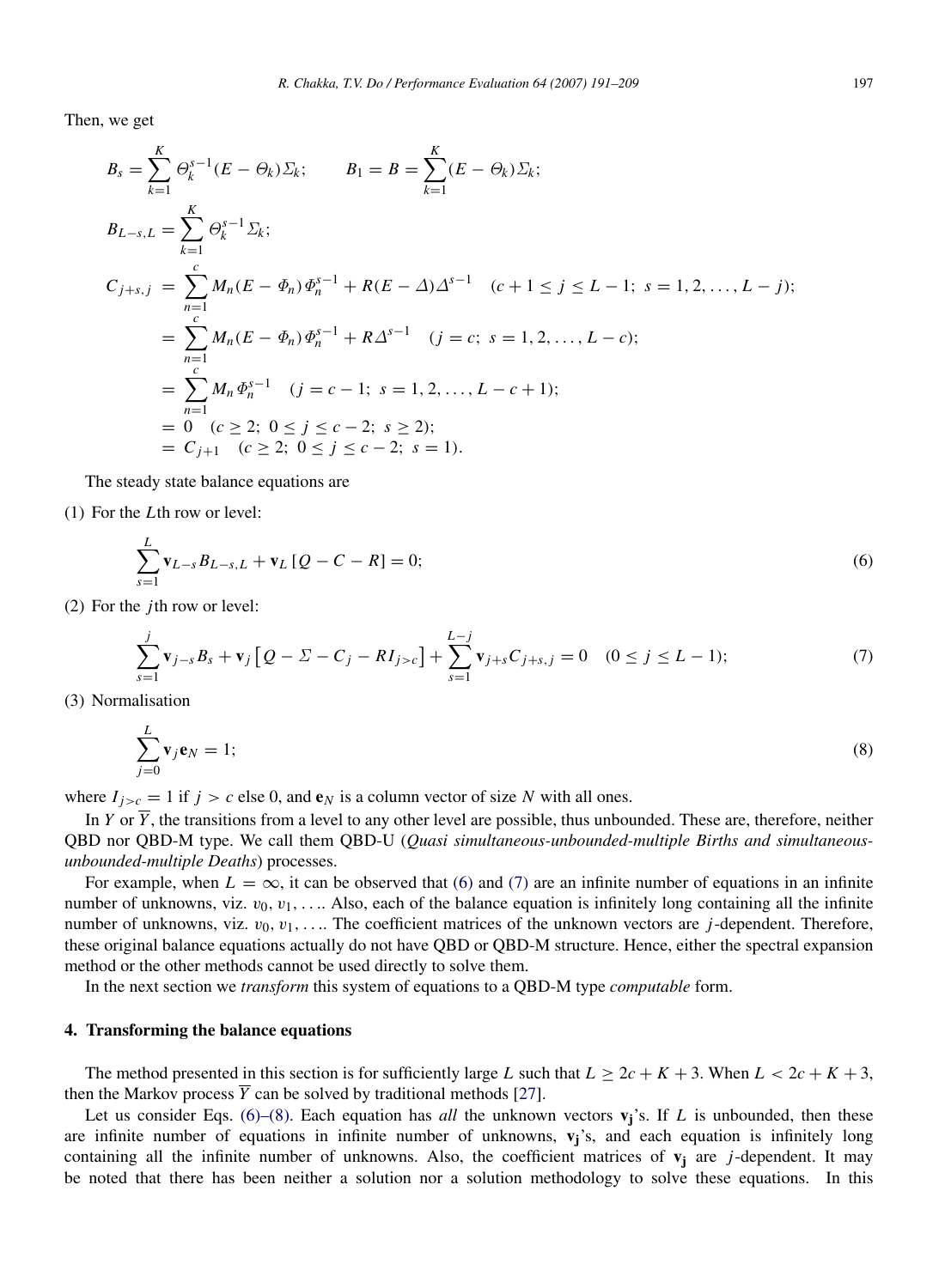paper a novel methodology is developed to solve these equations *exactly and efficiently*. First these complicated equations are *transformed* to a computable form by using certain transformations. The resulting transformed equations are of the QBD-M type and hence can be solved by one of the several available methods, viz. the spectral expansion method, the Bini–Meini method [\[31\]](#page-17-18) or the matrix–geometric method with folding or block size enlargement [\[28\]](#page-17-19).

Let the balance equations for level *j* be denoted by  $\langle j \rangle$ . Hence,  $\langle 0 \rangle$ ,  $\langle 1 \rangle$ , ...,  $\langle j \rangle$ , ...,  $\langle L \rangle$  are the balance equations for the levels 0, 1, ..., j, ..., L respectively. Substituting  $B_{L-s,L} = \sum_{k=1}^{K} \Theta_k^{s-1} \Sigma_k$  and  $B_s = \sum_{k=1}^{K} \Theta_k^{s-1} (E \Theta_k$ )  $\Sigma_k$  in [\(6\),](#page-6-1) [\(7\),](#page-6-2) we get the balance equations for level *L* and for all the other levels as

$$
\langle \mathbf{L} \rangle : \sum_{s=1}^{L} \sum_{k=1}^{K} \mathbf{v}_{L-s} \, \Theta_k^{s-1} \, \Sigma_k + \mathbf{v}_L \left[ Q - C - R \right] = 0 \tag{9}
$$

$$
\langle \mathbf{L} - \mathbf{1} \rangle : \sum_{s=1}^{L-1} \sum_{k=1}^{K} \mathbf{v}_{L-1-s} \, \Theta_k^{s-1} (E - \Theta_k) \Sigma_k + \mathbf{v}_{L-1} \left[ Q - \Sigma - C_{L-1} - R \right] + \mathbf{v}_L C_{L,L-1} = 0 \tag{10}
$$

$$
\begin{aligned}\n\vdots \\
\langle \mathbf{j} \rangle &:\n\sum_{s=1}^{j} \sum_{k=1}^{K} \mathbf{v}_{j-s} \Theta_k^{s-1} (E - \Theta_k) \Sigma_k + \mathbf{v}_j \left[ Q - \Sigma - C_j - R \right] \\
&\quad + \sum_{s=1}^{L-j} \mathbf{v}_{j+s} C_{j+s,j} = 0 \quad (j = L - 2, L - 3, \dots, c + K + 2) \\
\langle \mathbf{c} + \mathbf{K} + \mathbf{1} \rangle &:\n\sum_{s=1}^{c+K+1} \sum_{k=1}^{K} \mathbf{v}_{c+K+1-s} \Theta_k^{s-1} (E - \Theta_k) \Sigma_k\n\end{aligned}\n\tag{11}
$$

$$
s=1 \quad k=1
$$
\n
$$
+ \mathbf{v}_{c+K+1}[Q - \Sigma - C_{c+K+1} - R] + \sum_{s=1}^{L-c-K-1} \mathbf{v}_{c+K+1+s} C_{c+K+1+s,c+K+1} = 0
$$
\n(12)

$$
\begin{aligned}\n\vdots \\
\langle \mathbf{j} \rangle &= \sum_{s=1}^{j} \sum_{k=1}^{K} \mathbf{v}_{j-s} \Theta_k^{s-1} (E - \Theta_k) \Sigma_k + \mathbf{v}_j \left[ Q - \Sigma - C_j - R I_{j > c} \right] \\
&+ \sum_{s=1}^{L-j} \mathbf{v}_{j+s} C_{j+s,j} = 0 \quad (j = c + K, c + K - 1, \dots, 0).\n\end{aligned} \tag{13}
$$

Define the functions,  $F_{K,l}$  ( $l = 1, 2, ..., K$ ) and  $H_{c,n}$  ( $n = 1, 2, ..., c$ ) as

$$
F_{K,l} = \sum_{1 \le k_1 < k_2 < \dots < k_l \le K} \Theta_{k_1} \Theta_{k_2} \dots \Theta_{k_l} \quad (l = 1, 2, \dots, K)
$$
\n
$$
= E \quad \text{if } l = 0
$$
\n
$$
= 0 \quad \text{if } l \le -1 \text{ or } l > K
$$
\n
$$
H_{c,n} = \sum_{1 \le k_1 < k_2 < \dots < k_n \le c} \Phi_{k_1} \Phi_{k_2} \dots \Phi_{k_n} \quad (n = 1, 2, \dots, c)
$$
\n
$$
= E \quad \text{if } n = 0
$$
\n
$$
= 0 \quad \text{if } n \le -1 \text{ or } n > c \tag{15}
$$

These functions have the following alternate definitions, properties and recursion by which they can be conceived and computed quite easily.

$$
F_{k,0} = E
$$
,  $F_{k,k} = \prod_{i=1}^{k} \Theta_i$   $(k = 1, 2, ..., K);$ 

.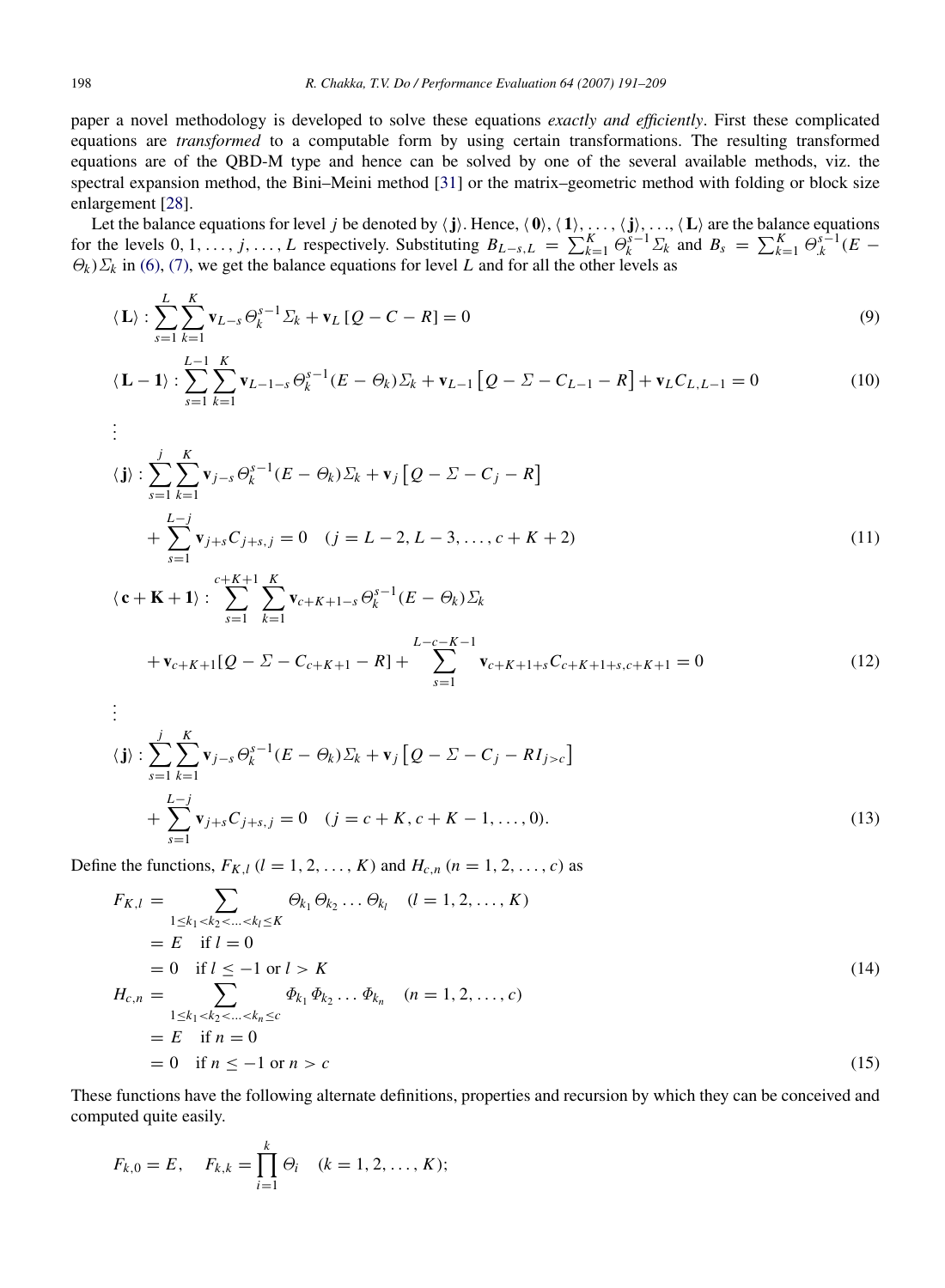$$
F_{k,l} = 0 \quad (k = 1, 2, ..., K; l < 0); \qquad F_{k,l} = 0 \quad (k = 1, 2, ..., K; l > k) \tag{16}
$$
\n
$$
H_{m,0} = E, \quad H_{m,m} = \prod_{i=1}^{m} \Phi_i \quad (m = 1, 2, ..., c);
$$
\n
$$
H_{m,n} = 0 \quad (m = 1, 2, ..., c; n < 0);
$$
\n
$$
H_{m,n} = 0 \quad (m = 1, 2, ..., c; n > m). \tag{17}
$$

The recursion, then, is

$$
F_{1,0} = E; \quad F_{1,1} = \Theta_1; \nF_{k,l} = F_{k-1,l} + \Theta_k F_{k-1,l-1} \quad (2 \le k \le K, 1 \le l \le k-1); \nH_{1,0} = E; \quad H_{1,1} = \Phi_1; \nH_{m,n} = H_{m-1,n} + \Phi_m H_{m-1,n-1} \quad (2 \le m \le c, 1 \le n \le m-1).
$$
\n(19)

**Transformation 1.** *Modify simultaneously the balance equations for levels j (L – 2 – c*  $\geq j \geq c + K + 1$ *), by the transformation*

<span id="page-8-0"></span>
$$
\langle \mathbf{j} \rangle^{(1)} \longleftarrow \langle \mathbf{j} \rangle + \sum_{l=1}^{K} (-1)^{l} \langle \mathbf{j} - \mathbf{l} \rangle F_{K,l} \quad (c + K + 1 \le j \le L - 2 - c)
$$
  

$$
\langle \mathbf{j} \rangle^{(1)} \longleftarrow \langle \mathbf{j} \rangle \quad (j > L - 2 - c \text{ or } j < c + K + 1).
$$

[Transformation 1](#page-8-0) essentially replaces the balance equation for row *j* by a weighted linear sum of the balance equations of rows  $j, j - 1, \ldots, j - K$ . This is done simultaneously to rows  $(c + K + 1 \le j \le L - 2 - c)$ .

Apply the second transformation to the resulting equations.

**Transformation 2.** *Modify simultaneously the balance equations for levels j (L – 2 – c*  $\geq j \geq c + K + 1$ *), by the transformation*

<span id="page-8-2"></span>
$$
\langle \mathbf{j} \rangle^{(2)} \longleftarrow \langle \mathbf{j} \rangle^{(1)} + \sum_{n=1}^{c} (-1)^n \langle \mathbf{j} + \mathbf{n} \rangle^{(1)} H_{c,n} \quad (c + K + 1 \le j \le L - 2 - c)
$$
  

$$
\langle \mathbf{j} \rangle^{(2)} \longleftarrow \langle \mathbf{j} \rangle^{(1)} \quad (j > L - 2 - c \text{ or } j < c + K + 1).
$$

Apply the third and final transformation to the resulting equations.

**Transformation 3.** *Modify simultaneously the balance equations for levels j (L – 2 – c*  $\geq j \geq c + K + 1$ *), by the transformation*

<span id="page-8-3"></span>
$$
\langle \mathbf{j} \rangle^{(3)} \longleftarrow \langle \mathbf{j} \rangle^{(2)} - \langle \mathbf{j} + 1 \rangle^{(2)} \triangleq (c + K + 1 \le j \le L - 2 - c)
$$
  

$$
\langle \mathbf{j} \rangle^{(3)} \longleftarrow \langle \mathbf{j} \rangle^{(2)} \quad (j > L - 2 - c \text{ or } j < c + K + 1).
$$

With these above three transformations, the transformed balance equation,  $\langle \mathbf{j} \rangle^{(3)}$ 's, for the rows  $(c + K + 1 \le j \le k)$  $L - 2 - c$ , will be of the form

<span id="page-8-1"></span>
$$
\mathbf{v}_{j-K}Q_0 + \mathbf{v}_{j-K+1}Q_1 + \dots + \mathbf{v}_{j+c+1}Q_{K+c+1} = 0 \quad (j = L-2-c, L-1-c, \dots, c+K+1) \tag{20}
$$

where  $Q_0, Q_1, \ldots, Q_{K+c+1}$  are  $K+c+2$  number of *j*-independent matrices which can be easily derived algebraically from the system parameters by following the above-mentioned transformation procedures. The computational procedures and the theoretical as well as the practical proofs concerning this are dealt with, in [Appendix,](#page-13-1) separately.

Thus, the resulting Eq. [\(20\)](#page-8-1) corresponding to the rows from  $c + K + 1$  to  $L-2-c$  are of the same form as those of the QBD-M processes [\[16\]](#page-17-6) and hence have an efficient solution by several methods such as the spectral expansion method [\[29](#page-17-20)[,30\]](#page-17-21), the Bini–Meini method [\[31\]](#page-17-18), the matrix–geometric method with folding or block size enlargement [\[28,](#page-17-19)[32,](#page-17-22)[33\]](#page-17-23).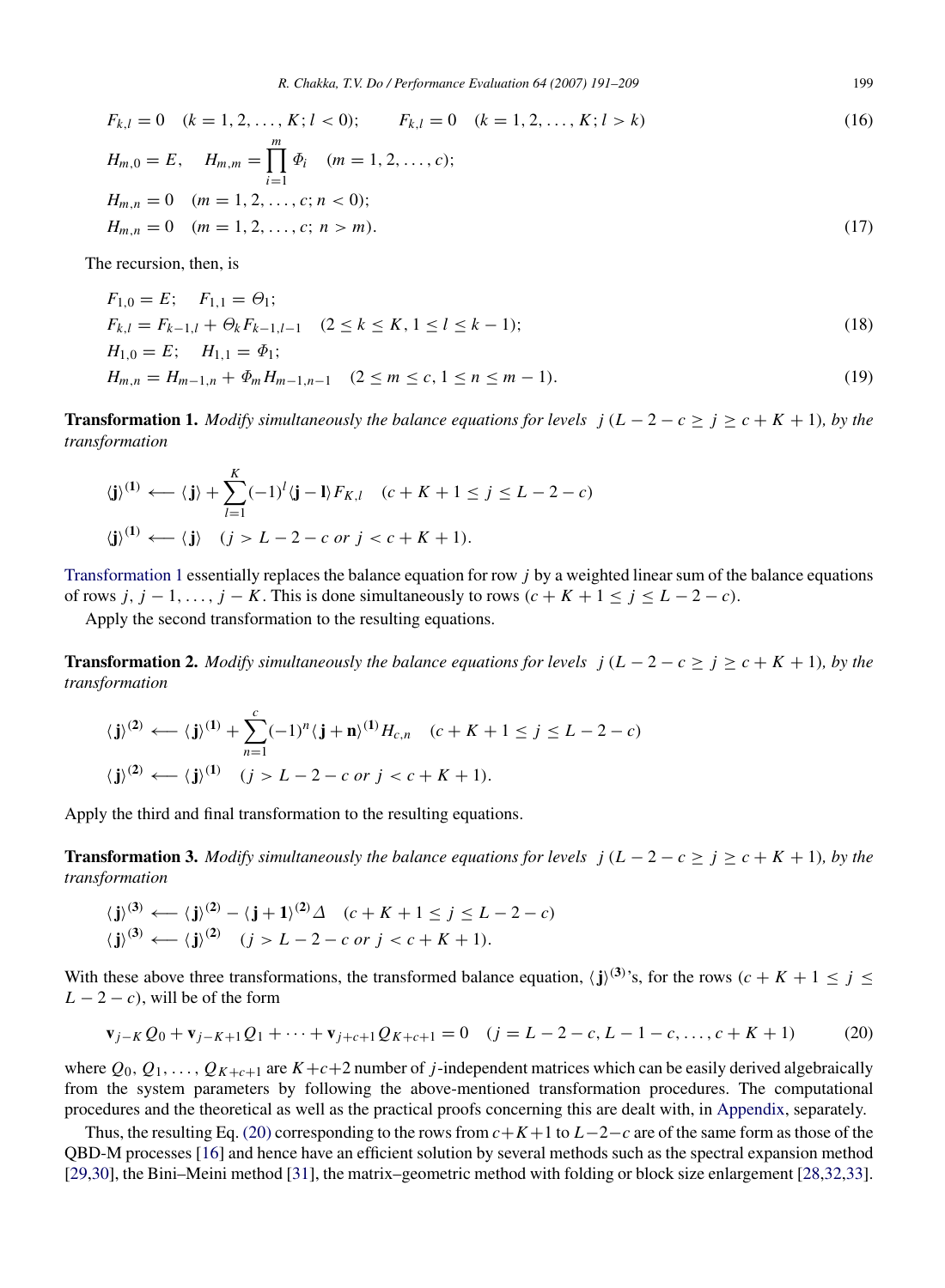## <span id="page-9-0"></span>5. Spectral expansion solution of the balance equations

The set of Eq. [\(20\)](#page-8-1) concerning the levels  $c + K + 1$  to  $L - 2 - c$  have the coefficient matrices  $Q_0, Q_1, \ldots, Q_{K+c+1}$ that are independent of *j* and hence have an efficient solution by the spectral expansion method [\[30](#page-17-21)[,29](#page-17-20)[,34\]](#page-17-24). These  $Q_l$ 's ( $l = 0, 1, \ldots, K + c + 1$ ) can be obtained quite easily following the computational procedure in [Appendix A.](#page-13-1) Define the matrix polynomials  $Z(\lambda)$  and  $\overline{Z}(\xi)$  as

$$
Z(\lambda) = Q_0 + Q_1 \lambda + Q_2 \lambda^2 + \dots + Q_{K+c+1} \lambda^{K+c+1},
$$
\n(21)

$$
\overline{Z}(\xi) = Q_{K+c+1} + Q_{K+c}\xi + Q_{K+c-1}\xi^{2} + \dots + Q_{0}\xi^{K+c+1}.
$$
\n(22)

Then, the spectral expansion solution for  $v_j$  ( $c + 1 \le j \le L - 1$ ) is given by

<span id="page-9-1"></span>
$$
\mathbf{v}_{j} = \sum_{l=1}^{KN} a_{l} \mathbf{\psi}_{l} \lambda_{l}^{j-c-1} + \sum_{l=1}^{(c+1)N} b_{l} \mathbf{\gamma}_{l} \xi_{l}^{L-1-j} \quad (c+1 \leq j \leq L-1)
$$
\n(23)

where  $\lambda_l$  (*l* = 1, 2, ..., *KN*) are the *KN* eigenvalues of least absolute value of the matrix polynomial  $Z(\lambda)$  and  $\xi_l$  (*l* = 1, 2, ..., (*c* + 1)*N*) are the (*c* + 1)*N* eigenvalues of least absolute value of the matrix polynomial  $\overline{Z}(\xi)$ .  $\psi_l$ and  $\gamma_l$  are the left-eigenvectors of  $Z(\lambda)$  and  $Z(\xi)$  respectively, corresponding to the eigenvalues  $\lambda_l$  and  $\xi_l$  respectively.  $a_l$ 's and  $b_l$ 's are arbitrary constants to be determined later.

It is shown in [Appendix B](#page-16-3) that the matrix  $\sum_{l=0}^{K+c+1} Q_l$  is singular, so  $\lambda = 1$  is an eigenvalue on the unit-circle for both  $Z(\lambda)$  and  $\overline{Z}(\xi)$ . If [\(5\)](#page-4-1) is satisfied, the number of eigenvalues of  $Z(\lambda)$  that are strictly within the unit circle is *KN*. If [\(5\)](#page-4-1) is not satisfied, that number is  $KN - 1$ . These and also certain other properties of these eigenvalues, eigenvectors, also the relevant spectral analysis are dealt with (some of them are proved, others explained in detail) in [\[29,](#page-17-20)[30\]](#page-17-21). Some of them are summarised below. Let the rank of  $Q_0$  be  $N - n_0$  and that of  $Q_{K+c+1}$  be  $N - n_{K+c+1}$ . Then,

- (a)  $Z(\lambda)$  would have  $d = (K + c + 1)N n_{K+c+1}$  eigenvalues of which  $n_0$  are zero eigenvalues (also referred to as null eigenvalues), whereas  $\overline{Z}(\xi)$  would have  $n_{K+c+1}$  zero eigenvalues and  $(K+c+1)N - n_0 - n_{K+c+1}$  non-zero eigenvalues.
- (b) If  $(\lambda \neq 0, \psi)$  is a non-zero eigenvalue-eigenvector pair of  $Z(\lambda)$ , then there exists a corresponding non-zero eigenvalue-eigenvector pair,  $(\xi = \frac{1}{\lambda}, \gamma = \psi)$  for  $\overline{Z}(\xi)$ . Thus, the non-zero eigenvalues of these two matrix polynomials are mutually reciprocal.
- (c) The *KN* eigenvalues of least absolute value of  $Z(\lambda)$  and the  $(c+1)N$  eigenvalues of least absolute value of  $\overline{Z}(\xi)$ lie either strictly inside, or on, their respective unit-circles, but not outside.
- (d) There is no problem posed by multiple eigenvalues, i.e., independent eigenvectors having coincident eigenvalues, since each pair  $(\lambda, \psi)$  is distinct.

If the unknowns  $a_l$ 's and  $b_l$ 's are determined in such a way that all the balance equations are satisfied, then the vectors  $\mathbf{v}_j$  ( $c + 1 \le j \le L - 1$ ) can be computed from the steady state solution [\(23\).](#page-9-1) Hence, the unknowns are the scalars,  $a_1, a_2, \ldots, a_{K \cdot N}, b_1, b_2, \ldots, b_{(c+1)N}$ , and the vectors  $\mathbf{v}_0, \mathbf{v}_1, \ldots, \mathbf{v}_c, \mathbf{v}_L$ . These are totally  $KN + (c + 1)N + (c + 2)N = (2c + K + 3)N$  scalar unknowns. In order to solve for them, we still have the transformed balance equations concerning the levels  $0, 1, \ldots, c + K, L - 1 - c, L - c, \ldots, L$  and also Eq. [\(8\).](#page-6-3) These are  $(c + K + 1 + c + 2)N + 1$  linear simultaneous equations in the above  $(2c + K + 3)N$  scalar unknowns. Of these equations only  $(2c+K+3)N$  equations (including Eq. [\(8\)\)](#page-6-3) are independent. Hence, all these unknowns can be solved for. However, a *substantial* simplification of this task of finding the unknowns, leading to a substantial reduction to the number of equations to be solved, can be achieved by following the procedures in [\[29\]](#page-17-20) given for similar situations.

#### *5.1. System with infinite queueing capacity*

So far the analysis has been for the case of finite *L*. A corresponding analysis for the case of infinite queueing capacity, when the stability condition is satisfied, yields the solution

<span id="page-9-2"></span>
$$
\mathbf{v}_{j} = \sum_{l=1}^{KN} a_{l} \mathbf{\psi}_{l} \lambda_{l}^{j-c} \quad (j = c+1, c+2, \ldots). \tag{24}
$$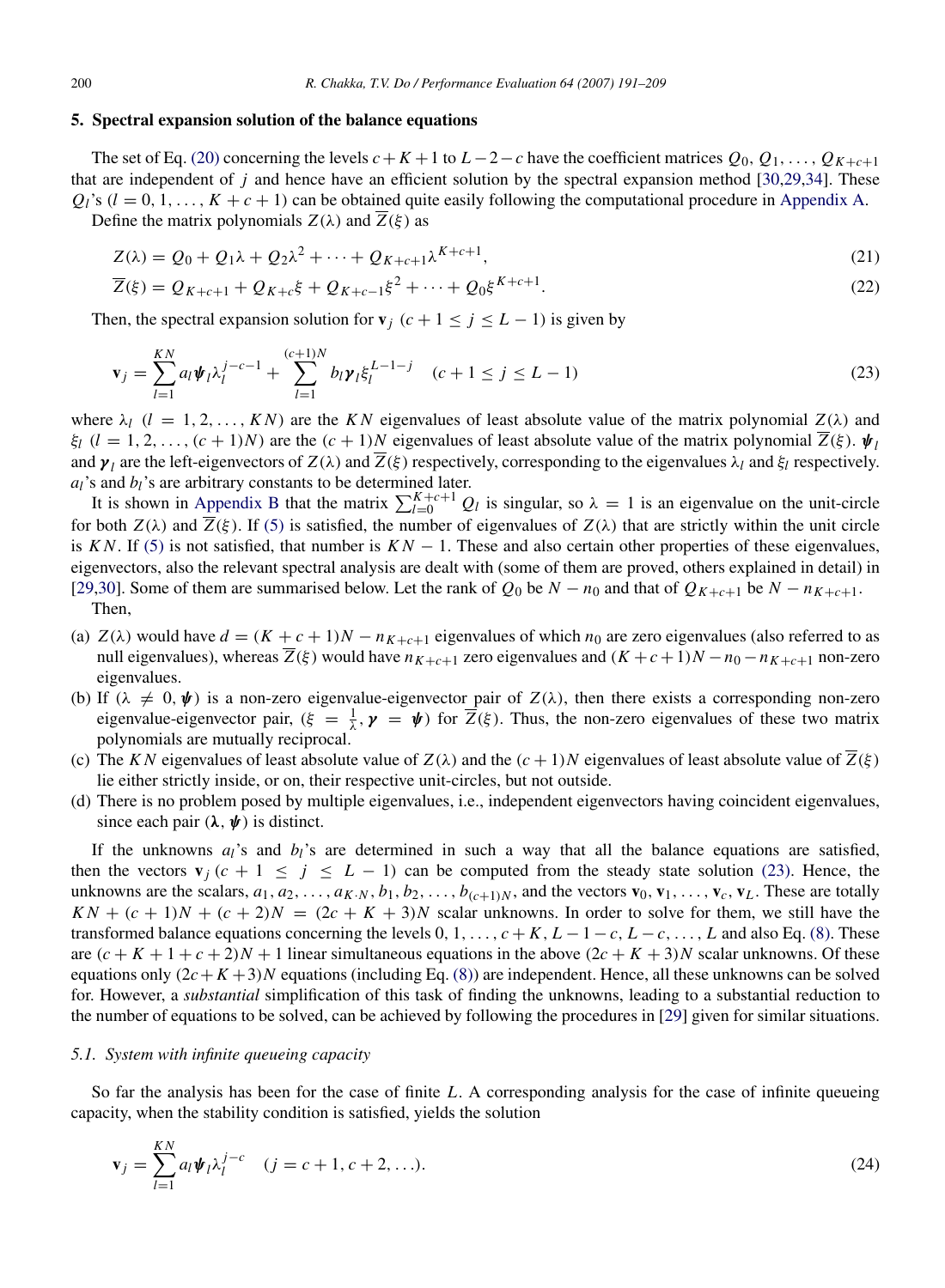Here, we need only the *KN* relevant eigenvalues-eigenvectors of  $Z(\lambda)$  and the *KN*  $a_k$ 's (which exist as real or complex conjugate pairs) are to be computed. Notice that Eq. [\(24\)](#page-9-2) is the same as [\(23\)](#page-9-1) when the limit  $L \to \infty$  is taken. Also notice that the computation time for this case would be much less than that for finite *L*.

#### *5.2. The case of c identical servers*

In this case the flexibility to accommodate given non-geometric batch size distributions in services is reduced. However, the transformations can be simpler and the computation can be more efficient, as shown in [\[16\]](#page-17-6).

#### <span id="page-10-1"></span>*5.3. No customer switching between servers*

An efficient solution is possible for this case too, in which switching of customers from one server to another is prohibited. Here, when  $j = 0$  or  $c \leq j \leq L + 1$ , the representation of the states of the system is just as before, that is  $(i, j)$   $(i = 1, 2, \ldots, N)$ . However, when  $1 < j < c$ , the operative state should represent both the modulating phase and also the state of servers-occupation. The number of servers-occupation states is  $\binom{c}{j}$ , which is the number

of combinations of choosing *j* objects from *c* distinguishable objects. Hence, the number of operative states is  $N\binom{c}{j}$ . Also, it is to be noted that, when  $j < c - 1$ , there is more than one server available for the arriving customer and hence in such situations a scheduling policy has to be defined.

In this case, too, we are confident that appropriate transformations and a spectral expansion solution can be worked out for  $\mathbf{v}_i$  ( $j > c + 1$ ), and hence an exact and efficient computational solution. However, this is beyond the scope of this paper, and remains an open problem for further research.

# <span id="page-10-0"></span>6. Application, numerical study and validation

In this section we present a brief performance study of wireless channels based on the application of the *HetSigma* queue. The aims of this study are to demonstrate (i) that the *HetSigma* queue can be used effectively to model certain situations in telecommunication systems involving several heterogeneous serving facilities, (ii) the correctness of the algorithm by comparing the numerical results with those obtained by directly solving of all the original balance Eqs. [\(6\)](#page-6-1) and [\(7\)](#page-6-2) along with the normalisation Eq. [\(8\)](#page-6-3) (*direct solution method*), and (iii) the viability, applicability and the computational efficiency of the proposed method. Note that a much more detailed study of the wireless communication system presented below is beyond the scope of this paper, and may be pursued as an important item for further research.

# *6.1. Wireless communication scenario*

In wireless broadband networks (for example, IEEE 802.11 WiFi, IEEE 802.16 WiMaX), APs (Access Points) are applied to control the channel assignment (in frequency and in time) and distribute traffic to mobile stations. APs may apply different adaptive mechanisms such as adaptive modulation and channel coding. The wireless channel quality is characterised by the received signal-to-noise ratio (SNR). As a result, before the transmission of the concrete physical symbol frame, the wireless channel is assigned with a burst profile (adaptive modulation and coding<sup>[1](#page-10-2)</sup>) depending on the current received SNR.

We consider a scenario where an AP serves two wireless stations through two channels in the same frequency (that is, TDMA, Time Division Multiple Access, is used). Each wireless station initiates one traffic session (for example, download from servers in the Internet). Note that these two channels are shared by two wireless stations (for example, when there are waiting packets to be transferred to one station, the AP may utilise both timesharing slots to send packets to that station). Since the channels are in the same frequency, the fading behavior of the two channels can be assumed to be the same.

<span id="page-10-2"></span><sup>&</sup>lt;sup>1</sup> Packets arriving from several flows are stored in the buffer of the AP, they are then coded and modulated before getting embedded into physical layer symbol frames and transmitted.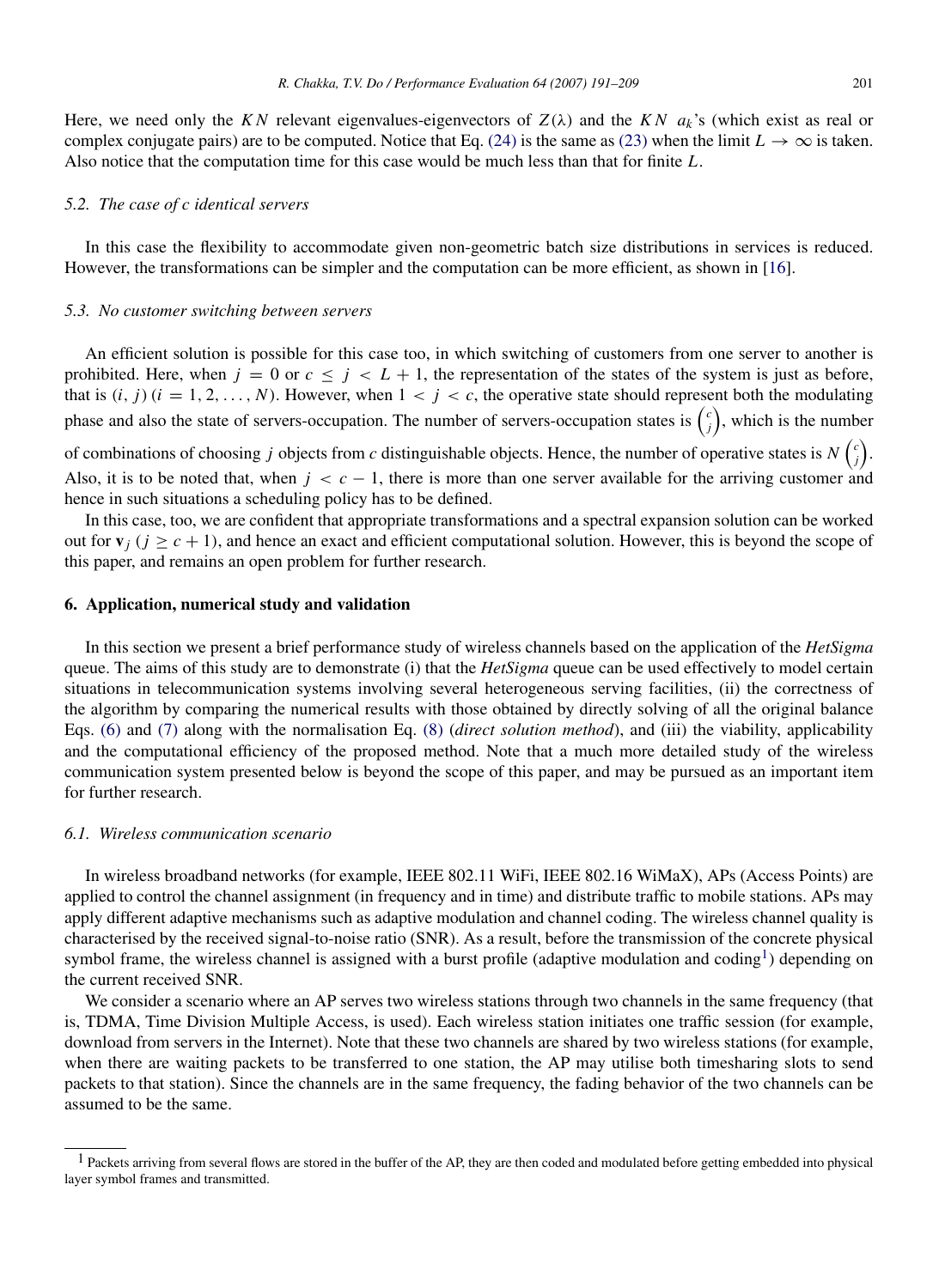<span id="page-11-0"></span>

| Table 1                                 |  |
|-----------------------------------------|--|
| Parameters used for the numerical study |  |

| $N = 5, K = 2, c = 2$                                                                                                                                                                                                                                                                                                  |                 |                 |            |            |                  |                                   |  |  |
|------------------------------------------------------------------------------------------------------------------------------------------------------------------------------------------------------------------------------------------------------------------------------------------------------------------------|-----------------|-----------------|------------|------------|------------------|-----------------------------------|--|--|
|                                                                                                                                                                                                                                                                                                                        | $-6.12443$      |                 | 4.11368    | 1.27748    | 0.530042         | 0.203223                          |  |  |
|                                                                                                                                                                                                                                                                                                                        | 4.11368         |                 | $-10.7775$ | 5.10993    | 1.1926           | 0.361286                          |  |  |
|                                                                                                                                                                                                                                                                                                                        | $Q =   1.27748$ |                 | 5.10993    | $-11.9707$ | 4.77038          | 0.812893                          |  |  |
|                                                                                                                                                                                                                                                                                                                        | 0.530042 1.1926 |                 |            | 4.77038    | $-9.74459$       | 3.25157                           |  |  |
|                                                                                                                                                                                                                                                                                                                        | 0.203223        |                 | 0.361286   | 0.812893   | 3.25157          | $-4.62897$                        |  |  |
| $[\sigma_{i,k}]_{5\times2} = \begin{bmatrix} 215.23 & 286.70 \\ 215.23 & 286.70 \\ 215.23 & 286.70 \\ 215.23 & 286.70 \\ 215.23 & 286.70 \\ 215.23 & 286.70 \\ \end{bmatrix}, [\theta_{i,k}]_{5\times2} = \begin{bmatrix} 0.59332 & 0.06286 \\ 0.59332 & 0.06286 \\ 0.59332 & 0.06286 \\ 0.59332 & 0.06286 \\ 0.59332$ |                 | $\sqrt{215.23}$ | 286.70     |            | $\sqrt{0.59332}$ | 0.06286<br>Late 235.78<br>176.797 |  |  |
|                                                                                                                                                                                                                                                                                                                        |                 |                 |            |            |                  | 265.18                            |  |  |
|                                                                                                                                                                                                                                                                                                                        |                 |                 |            |            |                  | 318.22                            |  |  |
|                                                                                                                                                                                                                                                                                                                        |                 |                 |            |            | 424.28           |                                   |  |  |
|                                                                                                                                                                                                                                                                                                                        |                 |                 |            |            |                  | 530.36                            |  |  |
| $\phi_{i,k} = 0.12 \, (\forall i, k), \rho_1 = 30, \rho_2 = 50, \rho_3 = 10, \rho_4 = 20, \rho_5 = 10, \delta_i = 0.1$                                                                                                                                                                                                 |                 |                 |            |            |                  |                                   |  |  |

#### *6.2. Performance model*

We assume that the degradations of a wireless channel can be described by Nakagami-m fading channel. That is, the SNR follows the Nakagami distribution [\[35\]](#page-17-25). We use the approach in [\[36\]](#page-17-26) to divide the range of the SNR into five intervals and use a continuous time first-order Markov chain of five states to characterise fading channels. We model traffic generated by two sessions as two heterogeneous CPPs (i.e.,  $K = 2$ ). The generated packets are independent from the channel conditions and are to be transmitted by two channels which correspond to two heterogeneous servers  $(c = 2)$  in our case. This model is quite appropriate considering switching from server 2 to server 1 takes place rather very rarely, under the used load conditions, and it almost amounts to the case of "no customer-switching". As a consequence, the proposed queueing model based on the *HetSigma* queue is inherently modulated by the Markov chain characterising the fading channels. That is, the modulating process has five states  $(N = 5)$ . Based on the method proposed in [\[37\]](#page-17-27) the infinitesimal matrix *Q* can be determined.

There may be some cases when packets (being transmitted) are lost due to the Quality of Service (QoS) degradation of the wireless channels (in such cases the wireless stations cannot reconstruct packets correctly despite the fact that it applies the advanced coding and modulation algorithm). To account for such packet losses, one can use an appropriate negative customer arrival stream.

The parameters of the customer CPPs and those of the GE service times, in different phases, can be easily obtained from the traces, using the first two moments of inter-arrival times, as was done in [\[15\]](#page-17-5). The CPP parameters of the negative customer stream, just required to account for the packet-losses, can also be obtained from the trace describing the channel behaviors. Note that the parameters of the GE distribution are determined by the first two moments of the samples from the realisation of the stochastic process described by the GE process [\[25,](#page-17-15)[38\]](#page-17-28). The GE distribution is, in fact, the only distribution that is of least bias [\[25\]](#page-17-15), if only the mean and variance are reliably computed from the samples. Since the study of the wireless system with real traces is not in the scope of the present paper, we have chosen the numerical values of the parameters  $(\sigma_{i,k}, \theta_{i,k}, \rho_i, \delta_i, \mu_{i,n}, \phi_{i,n})$  of the model, rather artificially, only in order to demonstrate the applicability of our method to the case explained above, along with its efficacy, computational efficiency, correctness and usefulness. Once these are demonstrated, the methodology can easily be applied to real traces in order to get practical solutions in real case studies.

The parameter values used in the numerical study are given in [Table 1.](#page-11-0) For numerical results, we have implemented the proposed method in *Mathematica* [\(http://www.wolfram.com\)](http://www.wolfram.com). The program, containing a procedure for the steady state solution of this system by on our method (i.e., transformations + spectral expansion), has a *Mathematica* source code of approximately 300 lines. The results are obtained on a Fujitsu-Siemens T4010 notebook with 1.8 GHz Intel Centrino processor and 1 Gbyte memory.

The numerical results obtained by our approach (transformations + spectral expansion) are in excellent agreement with those obtained by the direct solution method.

In [Fig. 1](#page-12-0) we plot several curves of the runtimes (on log-scale) versus L (the queueing capacity of the system on log-scale). From the results one can make the following observations concerning the computational efficiency of the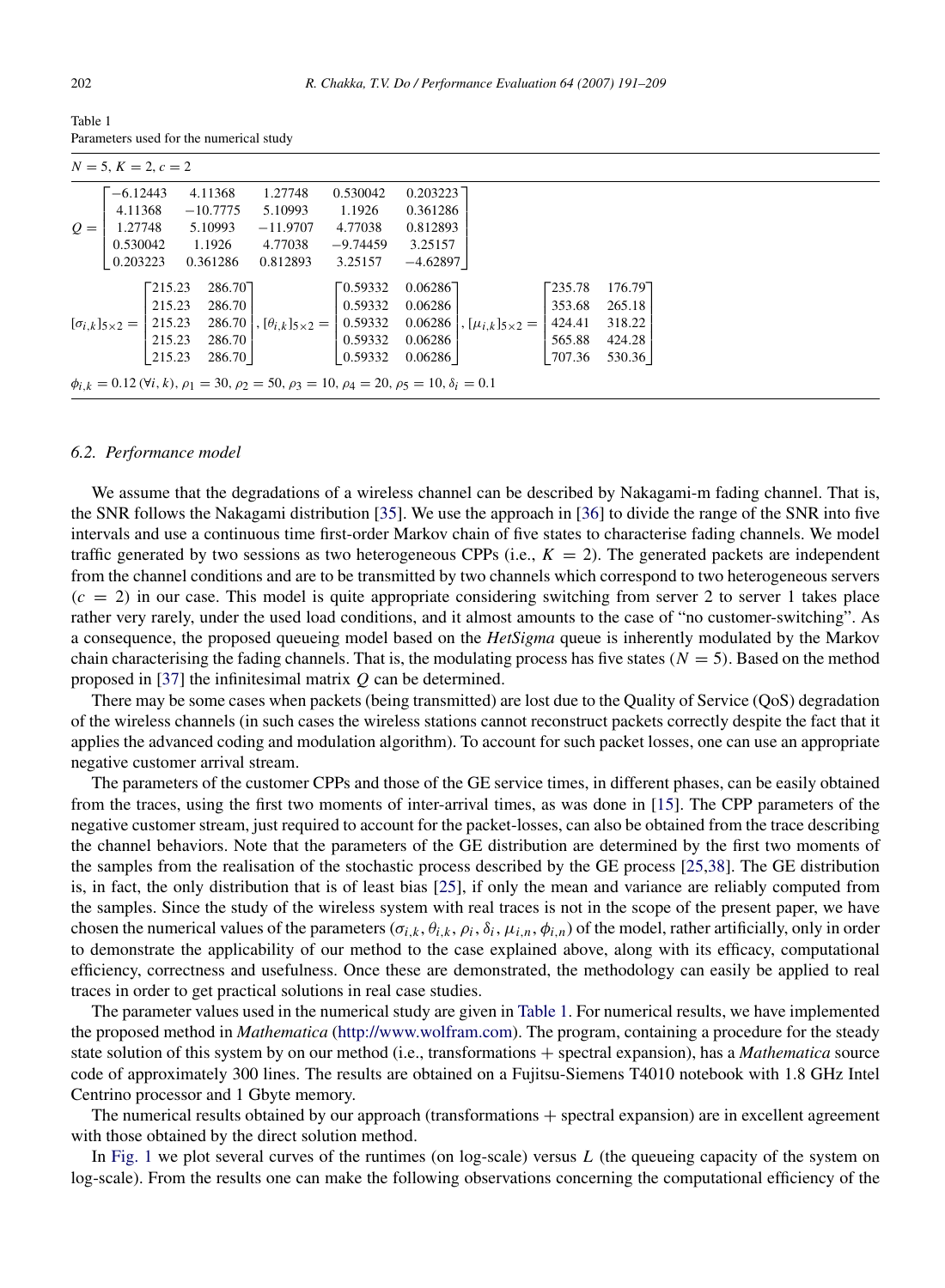<span id="page-12-0"></span>

Fig. 1. Comparison of runtimes.

<span id="page-12-1"></span>

Fig. 2. Packet loss probabilities (*y*-axis on the linear and log scales respectively).

proposed method:

- The time needed to calculate the eigensystem for the spectral expansion method and the time needed to solve the resulting linear simultaneous equations for the unknowns by our method (see Section [5\)](#page-9-0) are constant and do not depend on *L*.
- However, we have to set up the simultaneous equations to find the unknowns. The time needed to set up the simultaneous equations based on our method does not depend on *L* either.
- The runtime needed to compute the steady state probabilities and performance measures by the direct solution method is also illustrated in the figure. For example, the runtime required by our method is 1.38 s, practically independent of L. The runtimes by the direct solution are L-dependent, for example, 817 s for  $L = 100$ , and 1200 s for  $L = 200$ . For  $L > 300$ , the direct solution method was not able to produce results because there is not enough memory. When *L* is infinite, it is impossible to get results using the direct solution method, while our approach needs even less than 1.3 s (i.e., we need a similar amount of time as before to calculate the eigensystem and, in fact, less time to determine the unknowns since the number of unknowns is halved).

We also present the packet loss probability, in the considered scenario, versus *L*, in [Fig. 2.](#page-12-1) Note that the curve can be used to determine the appropriate buffer size required in order to achieve the desired Quality of Service (QoS) level. As expected, the loss probability is asymptotic to zero. The relationship of large buffer and very small packet loss probability can also be observed (i.e., the curve of packet loss probability has different slopes).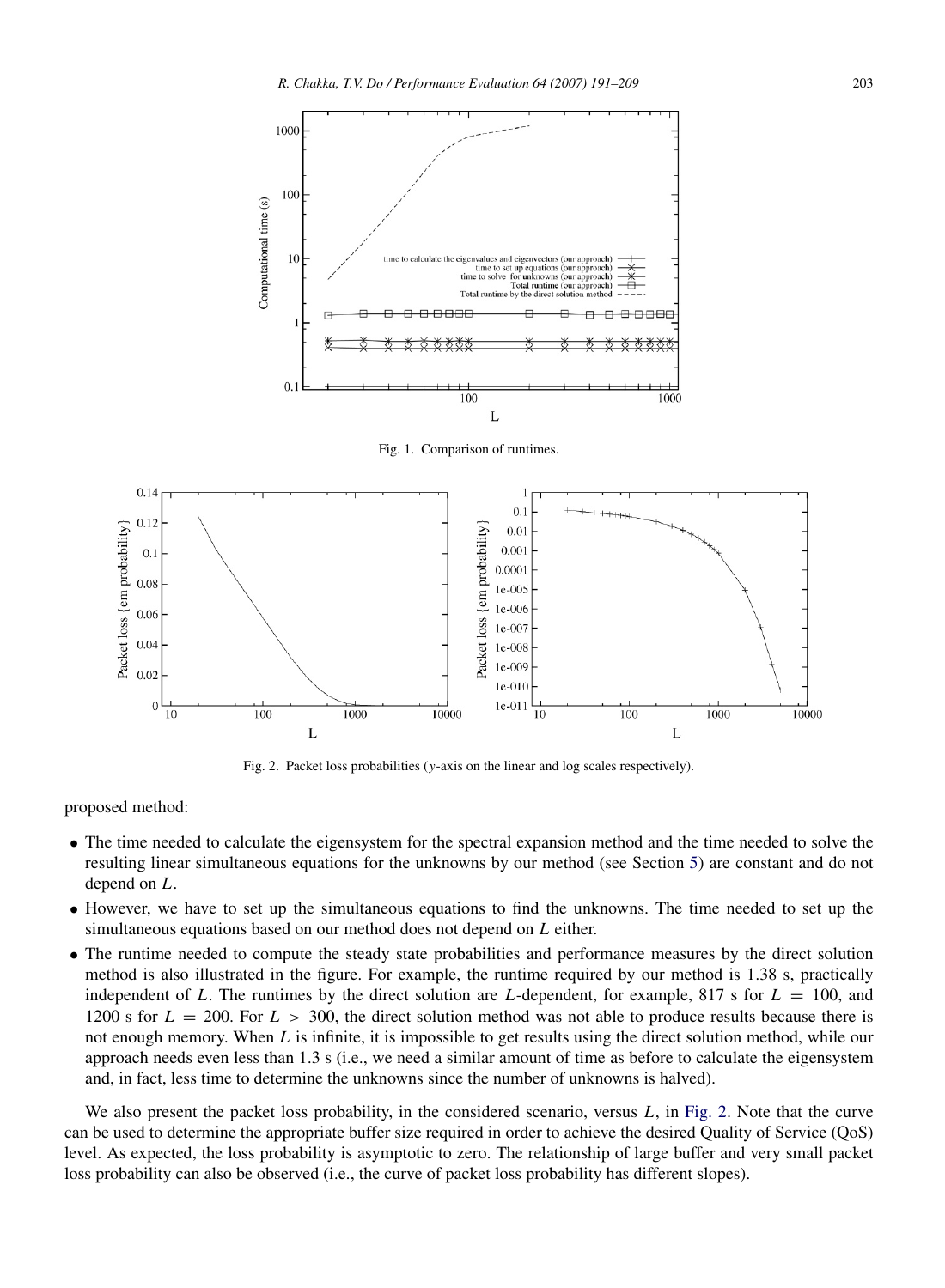# <span id="page-13-0"></span>7. Conclusions

One of the research aims in the performance evaluation of telecommunication networks is to find analytically and computationally tractable queueing models with the capability of capturing the burstiness and auto-correlations of the traffic. In this context, the first contribution of this paper is the introduction and the *exact and efficient* solution for the steady state probabilities of the MM  $\sum_{k=1}^{K} \text{CPP}_k/\text{GE/c/L}$  G-queue with heterogeneous servers (the *HetSigma* queue). This queue is capable of capturing the burstiness and auto-correlations of the traffic, and accommodating large or unbounded batch-sizes while also taking into account environmentally sensitive service times. In fact, we generalise significantly the previous works related to the arrival process (i.e., MMPP, CPP, MMCPP) and the service time distribution (i.e., GE service times). Moreover, the inclusion of negative customers in the model provides a flexible platform or framework for studies related to modelling packet-losses, unreliable servers and load-balancing. Further research may involve (i) possible extensions to this model with alternate scheduling or killing disciplines to suit different applications, (ii) further evolution of the model towards much more *generalised Markovian node models* for Advanced Computing Systems (ACS) and Next Generation Networks (NGN).

Secondly, we also illustrate the application of this queue to the performance evaluation of a wireless communication system. Numerical study is presented to illustrate the efficacy and computational efficiency of the proposed method.

# Acknowledgements

The authors thank the anonymous referees and the responsible editor whose comments and suggestions have inspired the revision and improved the paper considerably. Ram Chakka is deeply grateful to the Chancellor of Sri Sathya Sai Institute of Higher Learning (SSSIHL), Prasanthi Nilayam, India, for continued support.

#### Appendix A. Obtaining the *Q<sup>l</sup>* matrices

<span id="page-13-1"></span>Consider any row *j* where  $c + K + 1 \le j \le L - 2 - c$ . With [Transformation 1,](#page-8-0) we get

<span id="page-13-2"></span>
$$
\langle \mathbf{j} \rangle^{(1)} \leftarrow \langle \mathbf{j} \rangle + \sum_{l=1}^{K} (-1)^{l} \langle \mathbf{j} - \mathbf{l} \rangle F_{K,l}.
$$
\n(A.1)

Applying [Transformation 2](#page-8-2) to the *j*th row, from the above [\(A.1\),](#page-13-2) we get

<span id="page-13-3"></span>
$$
\langle \mathbf{j} \rangle^{(2)} \leftarrow \langle \mathbf{j} \rangle^{(1)} + \sum_{n=1}^{c} (-1)^n \langle \mathbf{j} + \mathbf{n} \rangle^{(1)} H_{c,n}.
$$
\n(A.2)

Expanding the terms, Eq. [\(A.2\)](#page-13-3) can be written as

<span id="page-13-4"></span>
$$
\langle \mathbf{j} \rangle^{(2)} \longleftarrow \langle \mathbf{j} \rangle + \sum_{l=1}^{K} (-1)^{l} \langle \mathbf{j} - \mathbf{l} \rangle F_{K,l} + \sum_{l=1}^{C} (-1)^{n} \left[ \langle \mathbf{j} + \mathbf{n} \rangle + \sum_{l=1}^{K} (-1)^{l} \langle \mathbf{j} - \mathbf{l} + \mathbf{n} \rangle F_{K,l} \right] H_{c,n}.
$$
\n(A.3)

Applying [Transformation 3](#page-8-3) to the *j*th row, and substituting from the above [\(A.3\),](#page-13-4) for  $\langle j + 1 \rangle^{(2)}$ ,

$$
\langle \mathbf{j} \rangle^{(3)} \longleftarrow \langle \mathbf{j} \rangle + \sum_{l=1}^{K} (-1)^{l} \langle \mathbf{j} - \mathbf{l} \rangle F_{K,l}
$$
  
+ 
$$
\sum_{n=1}^{C} (-1)^{n} \left[ \langle \mathbf{j} + \mathbf{n} \rangle + \sum_{l=1}^{K} (-1)^{l} \langle \mathbf{j} - \mathbf{l} + \mathbf{n} \rangle F_{K,l} \right] H_{c,n}
$$
  
- 
$$
\left[ \langle \mathbf{j} + \mathbf{1} \rangle + \sum_{l=1}^{K} (-1)^{l} \langle \mathbf{j} + \mathbf{1} - \mathbf{l} \rangle F_{K,l} \right] \Delta
$$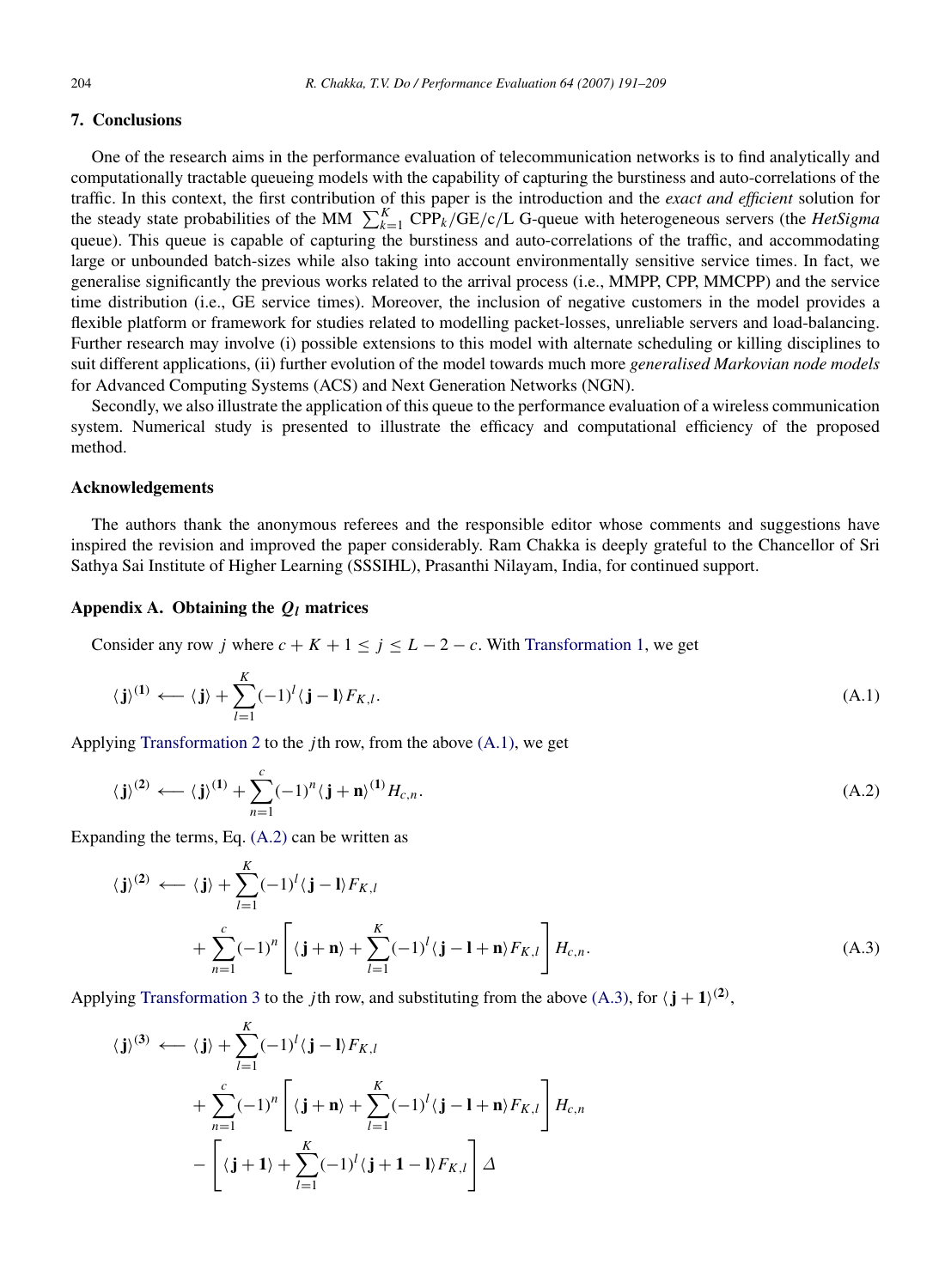*R. Chakka, T.V. Do / Performance Evaluation 64 (2007) 191–209* 205

$$
-\sum_{n=1}^{c}(-1)^{n}\left[\langle \mathbf{j}+\mathbf{1}+\mathbf{n}\rangle+\sum_{l=1}^{K}(-1)^{l}\langle \mathbf{j}+\mathbf{1}-\mathbf{l}+\mathbf{n}\rangle F_{K,l}\right]H_{c,n}\Delta
$$
\n(A.4)

Expanding and grouping the terms together, Eq. [\(A.4\)](#page-14-0) can be written as

$$
\langle \mathbf{j} \rangle^{(3)} \longleftarrow \sum_{m=-c-1}^{K} \langle \mathbf{j} - \mathbf{m} \rangle G_{K,c,m} \tag{A.5}
$$

where

$$
G_{K,c,m} = \sum_{\substack{l=n=m\\n=0,\dots,c}} (-1)^{l+n} [F_{K,l} H_{c,n} + F_{K,l+1} H_{c,n} \Delta]
$$
  
= 
$$
\sum_{n=0}^{c} (-1)^{m+2n} [F_{K,m+n} + F_{K,m+n+1} \Delta] H_{c,n}
$$
  
= 
$$
(-1)^m \sum_{n=0}^{c} [F_{K,m+n} + F_{K,m+n+1} \Delta] H_{c,n} \quad (m = -1 - c, \dots, K).
$$
 (A.6)

The balance equations  $\langle j + c + 1 \rangle, \ldots, \langle j \rangle, \ldots, \langle j - l \rangle, \ldots, \langle j - K \rangle$ , respectively are given by

$$
\sum_{s=1}^{j+c+1} \sum_{k=1}^{K} \mathbf{v}_{j+c+1-s} \Theta_k^{s-1} (E - \Theta_k) \Sigma_k + \mathbf{v}_{j+c+1} [Q - \Sigma - C_{j+c} - R] \n+ \sum_{s=1}^{L-j-c-1} \mathbf{v}_{j+c+1+s} C_{j+c+1+s,j+c+1} = 0; \n\vdots \n\sum_{s=1}^{j} \sum_{k=1}^{K} \mathbf{v}_{j-s} \Theta_k^{s-1} (E - \Theta_k) \Sigma_k + \mathbf{v}_j [Q - \Sigma - C_j - R] + \sum_{s=1}^{L-j} \mathbf{v}_{j+s} C_{j+s,j} = 0; \n\vdots \n\sum_{s=1}^{j-l} \sum_{k=1}^{K} \mathbf{v}_{j-l-s} \Theta_k^{s-1} (E - \Theta_k) \Sigma_k + \mathbf{v}_{j-l} [Q - \Sigma - C_{j-l} - R] + \sum_{s=1}^{L-j+l} \mathbf{v}_{j-l+s} C_{j-l+s,j-l} = 0; \n\vdots \n\sum_{s=1}^{j-K} \sum_{k=1}^{K} \mathbf{v}_{j-K-s} \Theta_k^{s-1} (E - \Theta_k) \Sigma_k + \mathbf{v}_{j-K} [Q - \Sigma - C_{j-K} - R] + \sum_{s=1}^{L-j+K} \mathbf{v}_{j-K+s} C_{j-K+s,j-K} = 0; \n\sum_{s=1}^{j-K} \sum_{k=1}^{K} \mathbf{v}_{j-K+s} \Theta_k^{s-1} (E - \Theta_k) \Sigma_k + \mathbf{v}_{j-K} [Q - \Sigma - C_{j-K} - R] + \sum_{s=1}^{L-j+K} \mathbf{v}_{j-K+s} C_{j-K+s,j-K} = 0;
$$

Substituting or applying the above to [\(A.5\),](#page-14-1) for the coefficients ( $Q_{K-m}$ ) of  $\mathbf{v}_{j-m}$  in  $\langle \mathbf{j} \rangle^{(3)}$ , we get

<span id="page-14-2"></span>
$$
Q_{K-m} = \sum_{l=-1-c}^{m-1} \left[ \sum_{n=1}^{K} \Theta_n^{m-l-1} (E - \Theta_n) \Sigma_n \right] G_{K,c,l} + [Q - \Sigma - C_{j-m} - R] G_{K,c,m}
$$
  
+ 
$$
\sum_{l=m+1}^{K} [C_{j-m,j-l}] G_{K,c,l} \quad (m = j - L, ..., -2, -1, 0, ..., K, ..., j). \tag{A.7}
$$

Also, for  $m = -1 - c, ..., 0, ..., K$ , substituting  $C_{j-m} = C$  and  $C_{j-m,j-l} = C_{j-l+l-m,j-l} = \sum_{n=1}^{C} M_n (E \Phi_n$ ) $\Phi_n^{l-m-1}$  +  $R(E - \Delta) \Delta^{l-m-1}$  in [\(A.7\),](#page-14-2) we get

$$
Q_{K-m} = \sum_{l=-1-c}^{m-1} \left[ \sum_{n=1}^{K} \Theta_{n}^{m-l-1} (E - \Theta_{n}) \Sigma_{n} \right] G_{K,c,l} + [Q - \Sigma - C - R] G_{K,c,m}
$$

<span id="page-14-3"></span><span id="page-14-1"></span><span id="page-14-0"></span>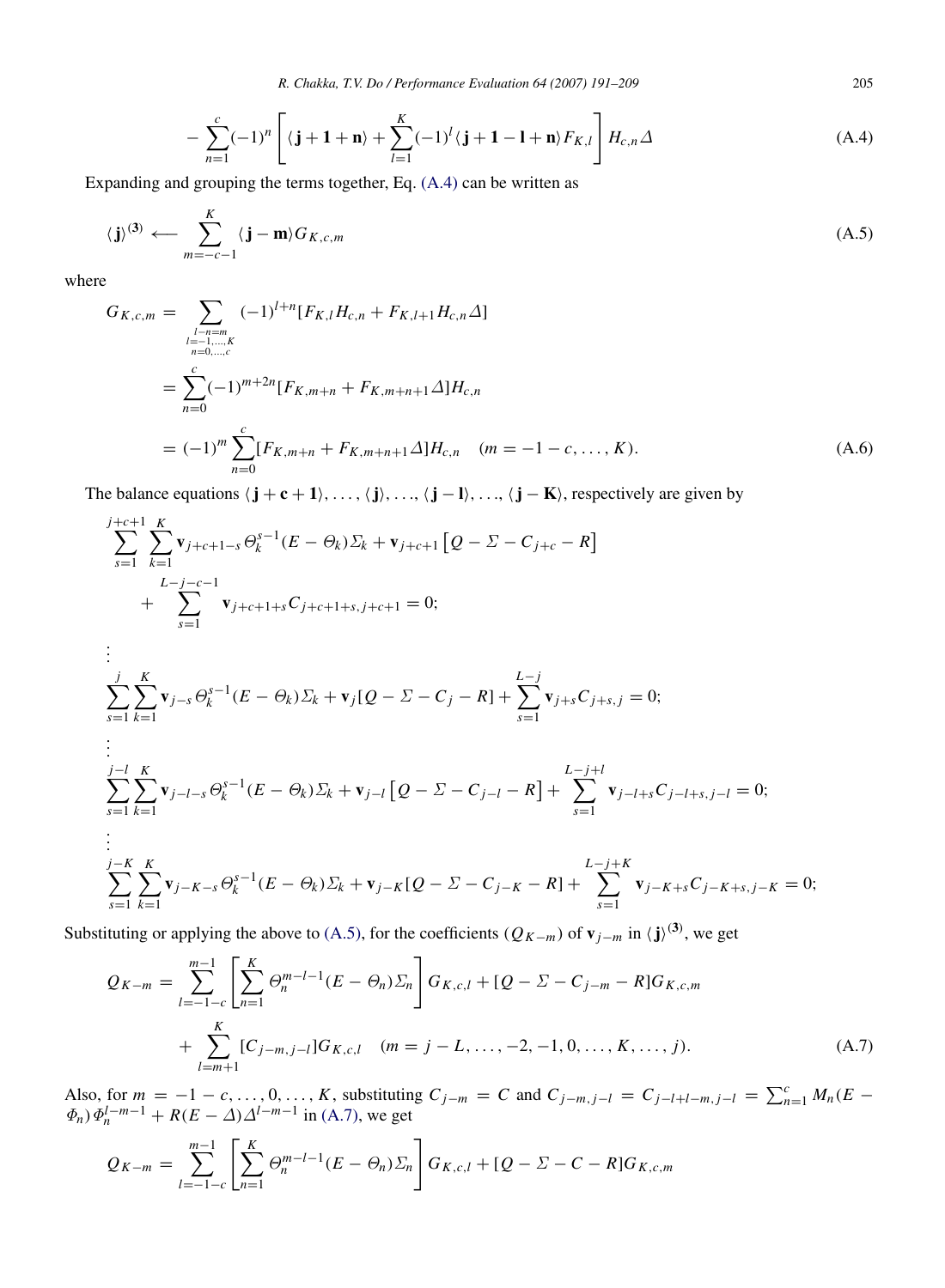<span id="page-15-1"></span>Table B.1

```
Mathematica code to symbolically verify that the Q_l (l < 0 or l > K + c + 1) are zero
```

```
(*This is a Q_{-}{K - m}*) QPolyCoeff[NN_, K_, c_, m_]:=Block[{},
 Q=Array[q, {NN, NN}];
 For[i = 1, i \leq NN,i++, {seged = Sum[q[i, j], {j, 1, NN}] - q[i, i]; q[i, i] = -seged }];
                 (*this to compute the diagonal elements of the Q matrix*)
 TheSigmaMatrix=Array[sigmaM, {NN, K}];
 TheThetaMatrix=Array[thetaM, {NN, K}];
 For[i=1,i<=K,i++,Sigma[i]=DiagonalMatrix[Transpose[TheSigmaMatrix][[i]]]];
 SumSigma=Sum[Sigma[i],{i,1,K}];
 For[i=1,i <= K, i++, Theta[i]=DiagonalMatrix[Transpose[TheThetaMatrix][[i]]]];
 TheMuMatrix=Array[mu,{NN,c}];
 ThePhiMatrix=Array[phiM, {NN, c}]
 For[i=1,i <= c, i + +, M[i] = DiagonalMatrix [Transpose [The MuMatrix] [[i]]]];
 Cmatrix=Sum[M[i],\{i,1,c\}];
 For[i=1, i<=c, i++, Phi[i]=DiagonalMatrix[Transpose[ThePhiMatrix][[i]]];Delta=DiagonalMatrix[Array[deltaM,NN]];
 R=DiagonalMatrix[Array[rho, NN]];
 H[1,-1]=IdentityMatrix[NN]-IdentityMatrix[NN];
 F[k_1, l_1]:=If [l>=0&l<k,k[k-1,1]+Theta[k].F[k-1, l-1], H[1,-1]];F[1,0] =IdentityMatrix[NN];
 F[1,1]=Theta[1];F[1,-1]=IdentityMatrix[NN]-IdentityMatrix[NN];
 \texttt{H[k_,1\_]}:=\!\!\texttt{If[1>=0&21<=k,H[k-1,1]+Phi[k].H[k-1,1-1],H[1,-1]]};H[1,0] =IdentityMatrix[NN];
 H[1,1] = Phi[1];H[1,-1]=IdentityMatrix[NN]-IdentityMatrix[NN];
 G[k_]:=Power[-1,k] Sum [(F[K,k+n]+F[K,k+n+1] Delta) H[c,n], \{n,0,c\}];Return[Sum[MatrixPower[Theta[n], m-1-1].
          (\texttt{IdentityMatrix[NN]-Theta[n]).}\ \texttt{Signal[n].}\ \texttt{G[1],\{1,-1-c,m-1\},\{n,1,K\}]}+(Q-SumSigma-Cmatrix-R).G[m]+
        Sum [(Sum [M[n]. (IdentityMatrix [NN]-Phi[n]).
         MatrixPower[Phi[n], 1-m-1], {n, 1, c}]+
        R. (IdentityMatrix[NN]-Delta). MatrixPower[Delta, 1-m-1]). G[1], {1, m+1, K}]]
\exists:
NN = 3; K = 3; c = 4;
Print[Simplify[QPolyCoeff[NN, K, c, K +1]]];
\{ \{0, 0, 0\}, \{0, 0, 0\}, \{0, 0, 0\} \}Print [Simplify [QPolyCoeff [NN, K, c, K+2]]];
\{ \{0,0,0\}, \{0,0,0\}, \{0,0,0\} \}Print [Simplify [QPolyCoeff [NN, K, c, -c-2]]];
\{ \{0,0,0\}, \{0,0,0\}, \{0,0,0\} \}Print[Simplify[QPolyCoeff[NN, K, c, -c -3]]];
\{ \{0,0,0\}, \{0,0,0\}, \{0,0,0\} \}NN = 2; K = 2; c = 2;
Print[Simplify[QPolyCoeff[NN, K, c, K +1]]];
\{0,0\},\{0,0\}Print[Simplify[QPolyCoeff[NN, K, c, K + 2]]];
\{0,0\},\{0,0\}\}Print [Simplify [QPolyCoeff [NN, K, c, -c - 2]]];
\{0,0\},\{0,0\}Print [Simplify [QPolyCoeff [NN, K, c, -c - 3]]];
\{0,0\},\{0,0\}\}
```
This program works for *any values of N*, *K and c* (*N N* is used because *N* is a reserved keyword in *Mathematica*).

<span id="page-15-0"></span>
$$
+\sum_{l=m+1}^{K}\left[\sum_{n=1}^{c}M_{n}(E-\Phi_{n})\Phi_{n}^{l-m-1}+R(E-\Delta)\Delta^{l-m-1}\right]G_{K,c,l} \quad (m=-1-c,\ldots,0,\ldots,K). \tag{A.8}
$$

Using the above, the required  $Q_l$ 's can be computed easily as described in the subsection below. Notice that the above  $Q_l$ 's in Eq. [\(A.8\)](#page-15-0) are *j*-independent.

The other coefficients, i.e., those of  $\mathbf{v}_{i-K-1}$ ,  $\mathbf{v}_{i-K-2}$ , ...,  $\mathbf{v}_0$  and of  $\mathbf{v}_{i+c+2}$ ,  $\mathbf{v}_{i+c+3}$ , ..., can be shown to be zero.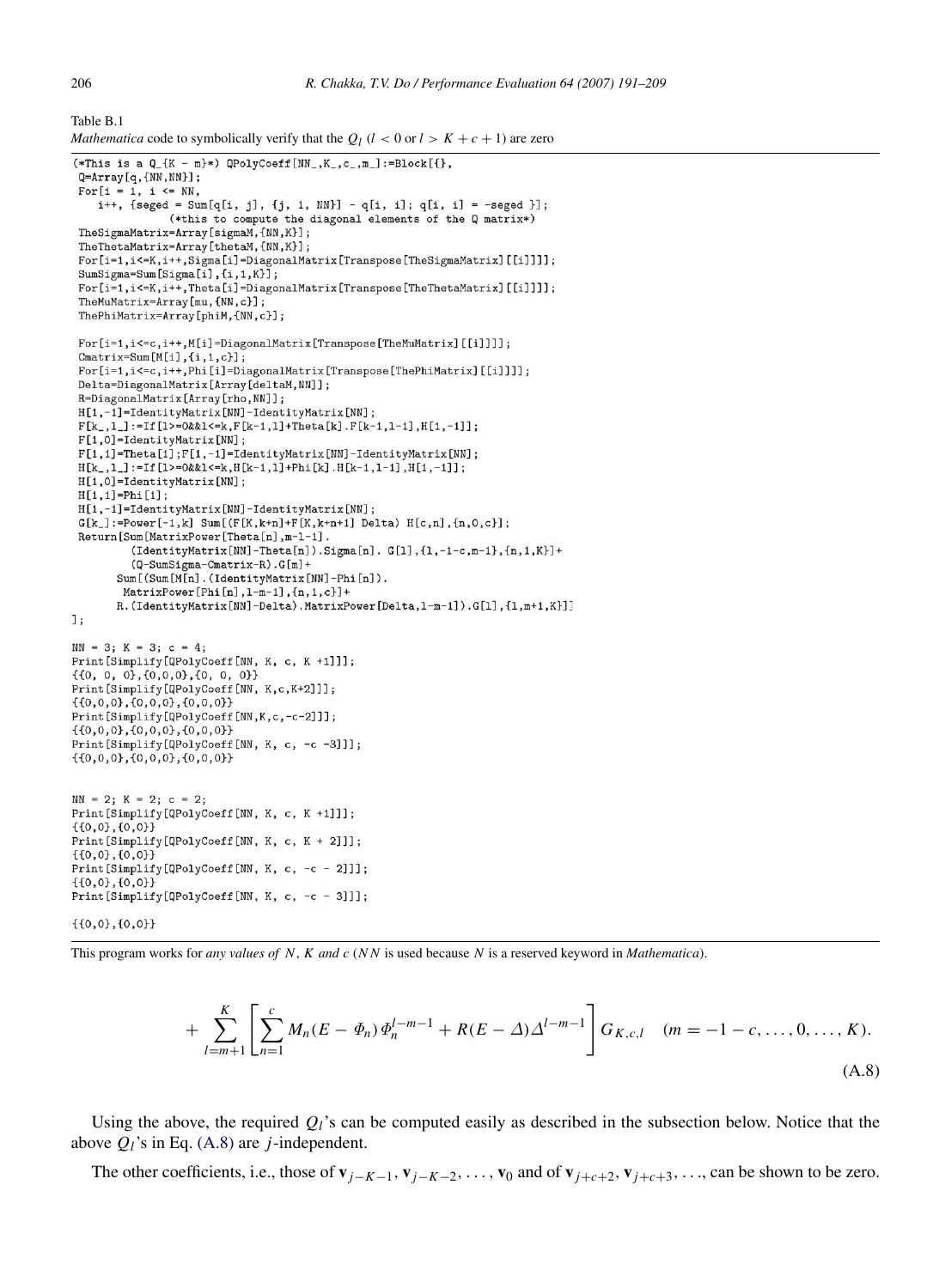<span id="page-16-7"></span>*Mathematica* code to automatically and symbolically verify that  $\sum_{m=-1-c}^{k} Q_{k-m}^{(k)}$  is singular

```
SS[k_, h_] := Sum[QPolyCoeff[NN, k, h, m], {m, -h - 1, k}];
NN = 2; K = 2; c = 2;
Simplify[Det[SS[K, c]]];
0ut [99] = 0
NN = 4; K = 4; c = 3;
Simplify[Det[SS[K, c]]];
0ut 1001=0
```
Note that is valid for any values of *N*, *K* and *c*.

#### *Computation*

After obtaining  $F_{K,l}$ 's and  $H_{c,n}$ 's thus,  $G_{K,c,m}$ ,  $(m = -1 - c, \ldots, K)$  can be computed from [\(A.6\).](#page-14-3) Then, using them directly in [\(A.8\),](#page-15-0) the required  $Q_l$  ( $l = 0, 1, ..., K + c + 1$ ) can be computed.

#### <span id="page-16-3"></span>Appendix B. Automatic validation of equations

In this section we present some theorems with empirical validation, using *Mathematica*. Rigorous proof can be done as in [\[16\]](#page-17-6), but they are not presented here because of page limitation. The theorems can be symbolically validated for any values of *N*, *K* and *c* by *Mathematica*.

Since,  $K$ ,  $c$  are themselves arbitrary in this section, let the  $Q_l$ 's be designated differently to take that into account. Let  $Q_{k-m}^{(k,h)}$   $(m=j-L, j-L+1, \ldots, j)$  be the  $Q_l$ 's of  $\langle j \rangle^{(3)}$  when only the first k customer arrival streams and the first *h* servers are present and others are absent.

<span id="page-16-4"></span>**Theorem 1.** Referring to Eq. [\(A.7\)](#page-14-2) for the row j ( $c + K + 1 \le j \le L - 2 - c$ ), for all K,  $Q_{K-m}^{(K,c)} = 0$  ( $j - L \le m \le$  $-2 - c$ ).

**Theorem 2.** Referring to Eq. [\(A.7\)](#page-14-2) for the row  $j$  ( $K + 1 \le j \le L - 2 - c$ ), for all  $K$ ,  $Q_{K-m}^{(K,c)} = 0$  ( $K + 1 \le m \le j$ ).

<span id="page-16-5"></span>The *Mathematica* code for the validation of [Theorems 1](#page-16-4) and [2](#page-16-5) is illustrated in [Table B.1.](#page-15-1)

**Theorem 3.** Referring to Eq. [\(A.7\)](#page-14-2) for the row j (K + 1 ≤ j ≤ L − 2 − c), for all K,  $Q_{K-m}^{(K,c)}$  ( $m = -1 - c, 0, ..., K$ ) *are j -independent.*

**Proof.**  $Q_{K-m}^{(K,c)}$  for  $m = -1 - c, 0, \ldots, K$  are separately derived in [\(A.8\).](#page-15-0) From the R.H.S. of [\(A.8\),](#page-15-0) it is clear that  $Q_{K-m}^{(K)}$  (*m* = −1 − *c*, ..., *K*) are *j*-independent

<span id="page-16-6"></span>**Theorem 4.** Referring to Eq. [\(A.7\)](#page-14-2) for the row  $j$  ( $K + 1 \le j \le L - 2 - c$ ), for all  $K$ ,  $c$ ,  $S_{K,c} = \sum_{m=-1-c}^{K} Q_{K-m}^{(K,c)}$  is *singular.*

The *Mathematica* code for the validation of [Theorem 4](#page-16-6) is presented in [Table B.2.](#page-16-7) It can be seen that the determinant of  $\sum_{m=-1-c}^{K} Q_{K-m}^{(K,c)}$  is zero.

# References

- <span id="page-16-0"></span>[1] V. Paxman, S. Floyd, Wide-area traffic: The failure of Poisson modelling, IEEE/ACM Transactions on Networking 3 (3) (1995) 226–244.
- <span id="page-16-1"></span>[2] W. Fischer, K. Meier-Hellstern, The Markov-modulated Poisson process (MMPP) cookbook, Performance Evaluation 18 (1993) 149–171.
- <span id="page-16-2"></span>[3] K. Meier-Hellstern, The analysis of a queue arising in overflow models, IEEE Transactions on Communications 37 (1989) 367–372.
- [4] W. Ching, R. Chan, X. Zhou, Circulant preconditioners for Markov-modulated Poisson processes and their applications to manufacturing systems, SIAM Journal on Matrix Analysis and Applications 18 (1997) 464–481.
- [5] G. Min, M. Ould-Khaoua, A queueing model for pipelined circuit-switched networks with the MMPP traffic, in: the Ninth International Symposium on Modeling, Analysis and Simulation of Computer and Telecommunication Systems (MASCOTS'01), 2001.
- [6] S. Shah-Heydari, T. Le-Ngoc, MMPP models for multimedia traffic, Telecommunication Systems 15 (3–4) (2000) 273–293.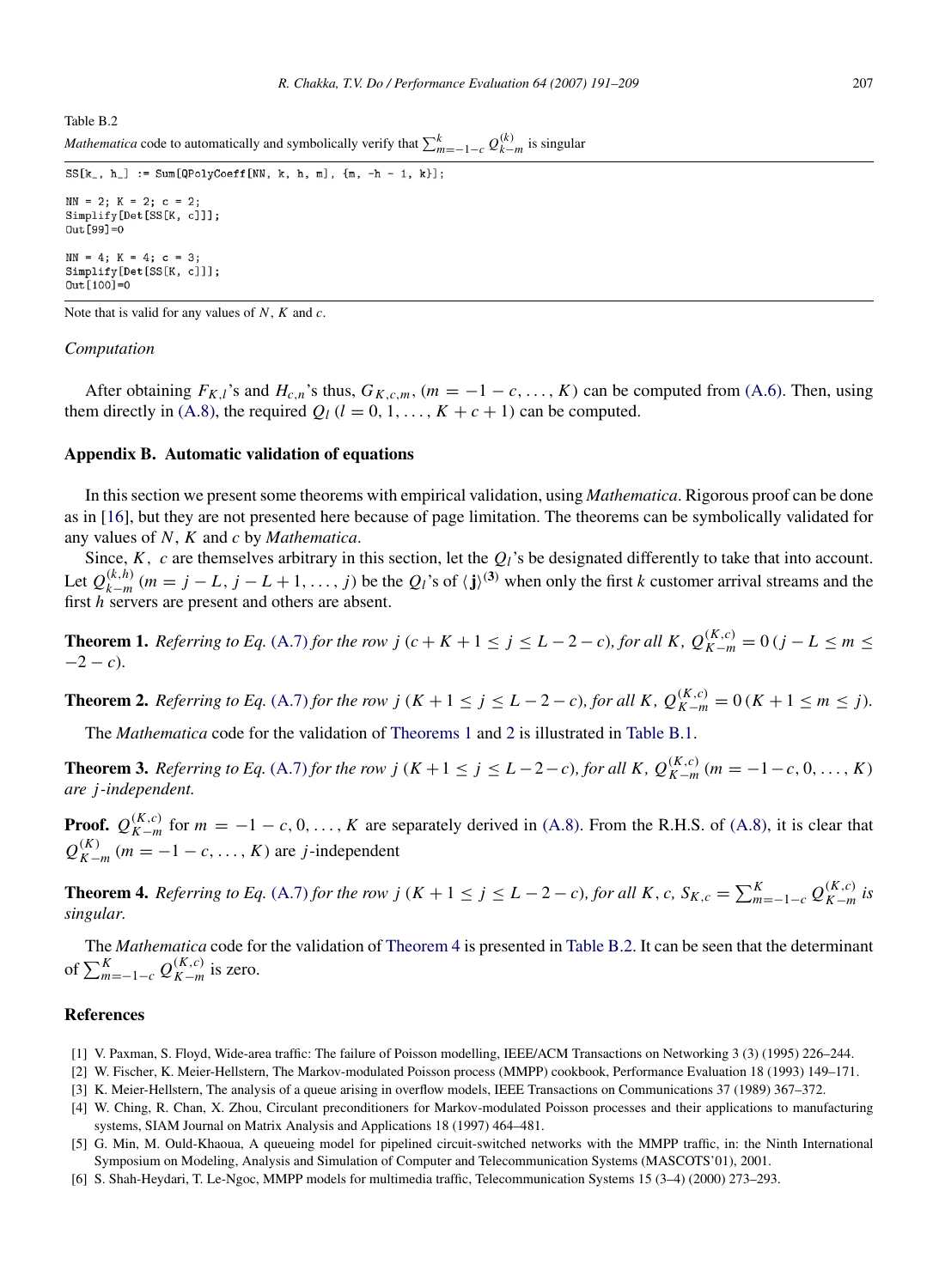- <span id="page-17-0"></span>[7] T. Yoshihara, S. Kasahara, Y. Takahashi, Practical time-scale fitting of self-similar traffic with Markov-Modulated Poisson process, Telecommunication Systems 17 (1–2) (2001) 185–211.
- [8] P. Salvador, R. Valadas, A. Pacheco, Multiscale fitting procedure using Markov-modulated Poisson processes, Telecommunication Systems Journal 23 (123–148).
- [9] D. Hayman, D. Lucantoni, Modeling multiple IP traffic streams with rate limits, IEEE/ACM Transactions on Networking (TON) 11 (2003) 948–958.
- [10] N. Kambo, D. Deniz, T. Iqbal, Measurement-based MMPP modeling of voice traffic in computer networks using moments of packet interarrival times, in: P. Lorenz (Ed.), International Conference on Networking (ICN'01), in: LNCS, vol. 2094, 2001.
- <span id="page-17-1"></span>[11] R. Chakka, P.G. Harrison, The MM CPP/GE/c queue, Queueing Systems: Theory and Applications 38 (2001) 307–326.
- <span id="page-17-2"></span>[12] R. Chakka, P.G. Harrison, A Markov modulated multi-server queue with negative customers — the MM CPP/GE/c/L G-queue, Acta Informatica 37 (2001) 881–919.
- <span id="page-17-3"></span>[13] R. Fretwell, D. Kouvatsos, ATM traffic burst lengths are geometrically bounded, in: Proceedings of the 7th IFIP Workshop on Performance Modelling and Evaluation of ATM & IP Networks, Chapman and Hall, Antwerp, Belgium, 1999.
- <span id="page-17-4"></span>[14] P.G. Harrison, The MM CPP/GE/c G-queue: Sojourn time distribution, Queueing Systems: Theory and Applications 41 (3) (2002) 271–298.
- <span id="page-17-5"></span>[15] R. Chakka, T. Do, Z. Pandi, Generalized Markovian queues and applications in performance analysis in telecommunication networks, in: D.D. Kouvatsos (Ed.), the First International Working Conference on Performance Modelling and Evaluation of Heterogeneous Networks (HET-NETs'03), 2003, pp. 60/1–10.
- <span id="page-17-6"></span>[16] R. Chakka, T.V. Do, Z. Pandi, The MM  $\sum_{k=1}^{K}$  CPP<sub>k</sub>/GE/c/L G-queue: Steady solution, applications and extensions, Tech. Rep. TR-09/2003 (May), Budapest University of Technology and Economics, available from the corresponding author. Also available on-line on (2003). URL: [http://cntic03.hit.bme.hu/tr/sigmaj.pdf.](http://cntic03.hit.bme.hu/tr/sigmaj.pdf)
- <span id="page-17-7"></span>[17] R. Chakka, T.V. Do, Some new Markovian models for traffic and performance analysis in telecommunication networks, Tutorial Paper, in: D.D. Kouvatsos (Ed.), Proceedings of the Second International Working Conference on Performance Modelling and Evaluation of Heterogeneous Networks (HET-NETs 04), Ilkley, UK, 2004, pp. T6/1–31.
- <span id="page-17-8"></span>[18] J. Fourneau, E. Gelenbe, R. Suros, G-networks with multiple classes of negative and positive customers, Theoretical Computer Science 155 (1996) 141–156.
- <span id="page-17-9"></span>[19] P.G. Harrison, E. Pitel, The M/G/1 queue with negative customers, Advances in Applied Probability 28 (1996) 540–566.
- <span id="page-17-10"></span>[20] P.G. Harrison, N. Patel, E. Pitel, Reliability modelling using G-queues, European Journal of Operations Research 126 (2000) 273–287.
- <span id="page-17-11"></span>[21] W. Ching, Iterative methods for queueing systems with batch arrivals and negative customers, BIT 43 (2003) 285–296.
- <span id="page-17-12"></span>[22] T. Lehtonen, Stochastic comparisons for many server queues with non-homogeneous exponential servers, OPSEARCH 20 (1) (1983) 1–15.
- <span id="page-17-13"></span>[23] K. Stecke, I. Kim, Performance evaluation for systems of pooled machines of unequal sizes: Unbalancing vs. blocking, European Journal of Operations Research 42 (1989) 22–38.
- <span id="page-17-14"></span>[24] P. Trancoso, One size does not fit all: A case for heterogeneous multiprocessor systems, in: Proceedings of the IADIS International Conference Applied Computing, Algarve, Portugal, 2005.
- <span id="page-17-15"></span>[25] D. Kouvatsos, Entropy maximisation and queueing network models, Annals of Operations Research 48 (1994) 63–126.
- <span id="page-17-16"></span>[26] F. Baccelli, S. Foss, On the saturation rule for the stability of queues, Journal of Applied Probability 32 (1995) 494–507.
- <span id="page-17-17"></span>[27] W.J. Stewart, Introduction to Numerical Solution of Markov Chains, Princeton University Press, 1994.
- <span id="page-17-19"></span>[28] B. Haverkort, A. Ost, Steady state analyses of infinite stochastic Petri nets: A comparison between the spectral expansion and the matrix geometric methods, in: Proceedings of the 7th International Workshop on Petri Nets and Performance Models, Saint Malo, France, 1997, pp. 335–346.
- <span id="page-17-20"></span>[29] R. Chakka, Performance and Reliability Modelling of Computing Systems Using Spectral Expansion, Ph.D. Thesis, University of Newcastle upon Tyne (Newcastle upon Tyne), 1995.
- <span id="page-17-21"></span>[30] I. Mitrani, R. Chakka, Spectral expansion solution for a class of Markov models: Application and comparison with the matrix–geometric method, Performance Evaluation 23 (1995) 241–260.
- <span id="page-17-18"></span>[31] D. Bini, B. Meini, On the solution of a nonlinear matrix equation arising in queueing problems, SIAM Journal on Matrix Analysis and Applications 17 (4) (1996) 906–926.
- <span id="page-17-22"></span>[32] G. Latouche, V. Ramaswami, Introduction to matrix analytic methods in stochastic modeling, ASA-SIAM Series on Statistics and Applied Probability (1999).
- <span id="page-17-23"></span>[33] V. Naoumov, U. Krieger, D. Wagner, Analysis of a multi-server delay-loss system with a general Markovian arrival process, in: S. Chakravarthy, A. Alfa (Eds.), Matrix-Analytical Methods in Stochastic Models, Marcel Dekker, 1997, pp. 43–66.
- <span id="page-17-24"></span>[34] I. Mitrani, Probabilistic Modelling, Cambridge University Press, 1998.
- <span id="page-17-25"></span>[35] T.S. Rappaport, Wireless Communications Principles and Practice, Prentice-Hall, Englewood Cliffs, NJ, 2002.
- <span id="page-17-26"></span>[36] H.S. Wang, N. Moayeri, Finite-state Markov channel—a useful communication channels, IEEE Transactions on Vehicular Technology (1995) 163–171.
- <span id="page-17-27"></span>[37] C. Li, H. Che, S. Li, Quality of Service Aware Adaptive Modulation for Nakagami Fading Channels, in: WNCG Wireless Networking Symposium, 2004.
- <span id="page-17-28"></span>[38] C. Skianis, D. Kouvatsos, An Information Theoretic Approach for the Performance Evaluation of Multihop Wireless Ad Hoc Networks, in: D.D. Kouvatsos (Ed.), Proceedings of the Second International Working Conference on Performance Modelling and Evaluation of Heterogeneous Networks (HET-NETs 04), Ilkley, UK, 2004, pp. P81/1–13.